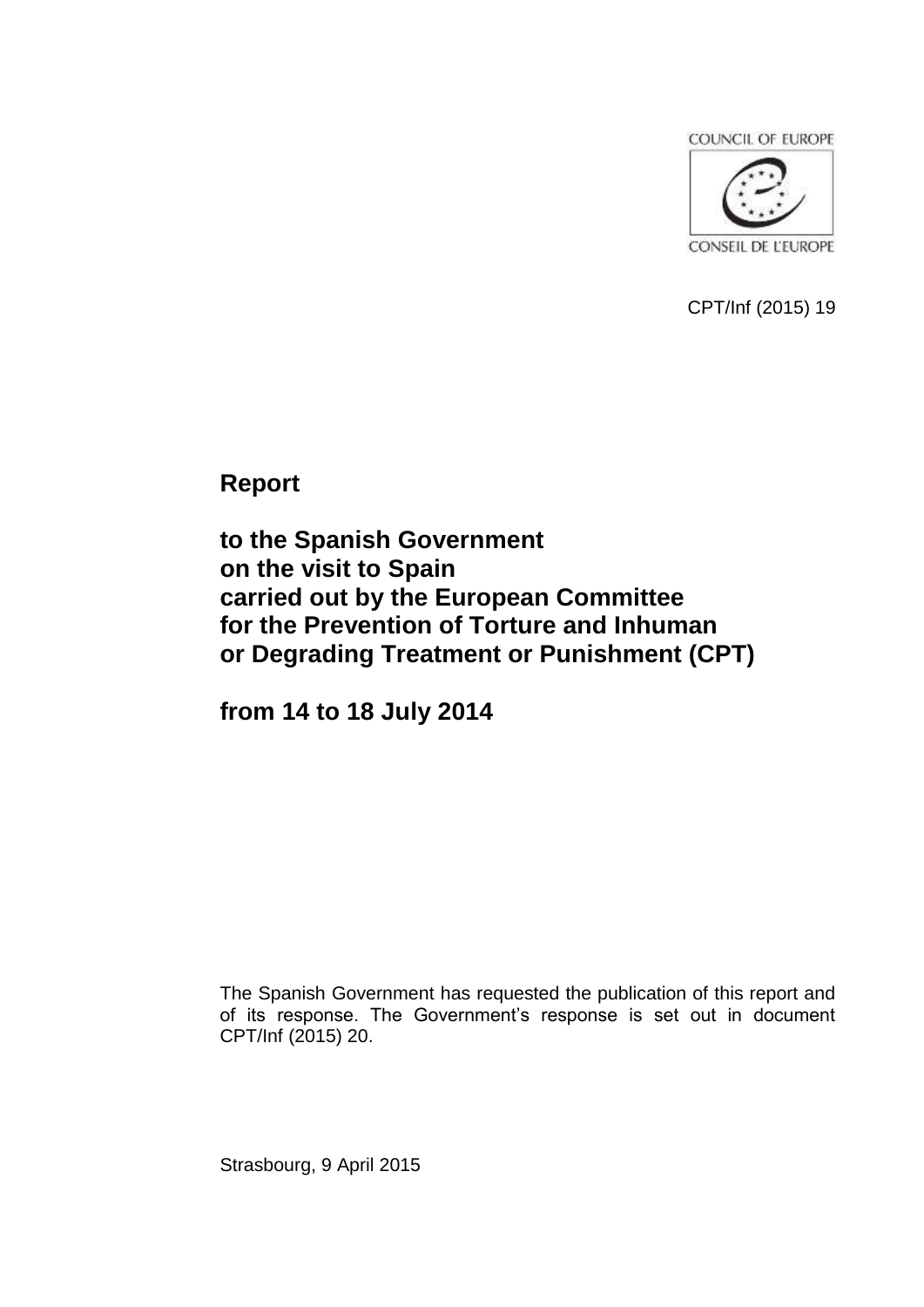# **CONTENTS**

| I.             |                  |                                                                     |  |  |
|----------------|------------------|---------------------------------------------------------------------|--|--|
| A.             |                  |                                                                     |  |  |
| <b>B.</b>      |                  |                                                                     |  |  |
| $\mathbf{C}$ . |                  | Consultations held by the delegation and co-operation encountered 7 |  |  |
| II.            |                  |                                                                     |  |  |
| A.             |                  |                                                                     |  |  |
|                | 1.               |                                                                     |  |  |
|                | 2.               |                                                                     |  |  |
|                | 3.               |                                                                     |  |  |
|                | $\overline{4}$ . |                                                                     |  |  |
|                | 5.               |                                                                     |  |  |
|                | 6.               |                                                                     |  |  |
|                | 7.               |                                                                     |  |  |
| <b>B.</b>      |                  |                                                                     |  |  |
|                | <b>APPENDIX:</b> |                                                                     |  |  |

List of the national authorities and organisations met by the CPT's delegation............... 25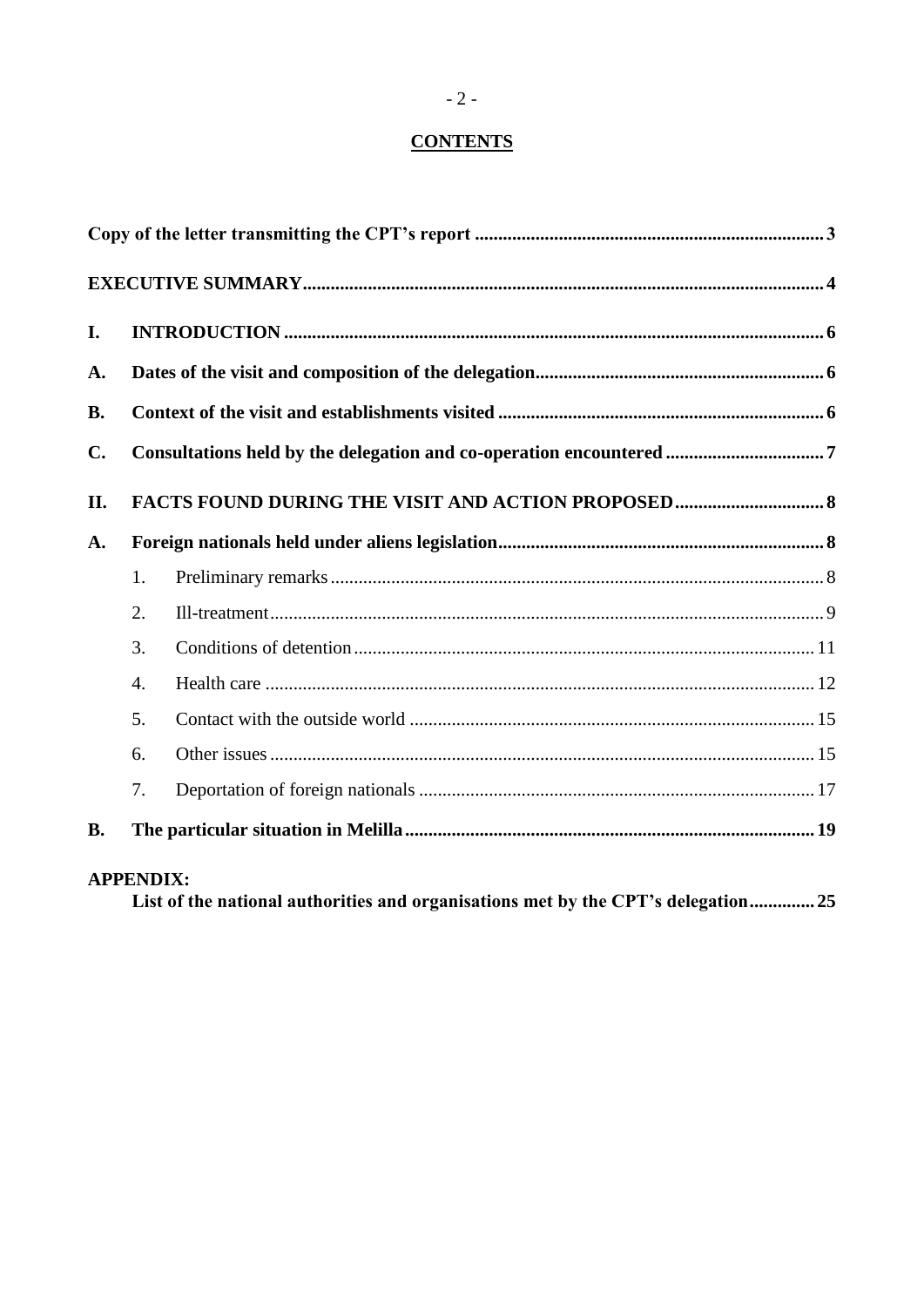### <span id="page-2-0"></span>**Copy of the letter transmitting the CPT's report**

Mr Juan Antonio Puigserver Martinez Secretario General Técnico Ministerio del Interior Amador de Los Rios N° 5 E - 28071 Madrid

Strasbourg, 2 December 2014

Dear Mr Puigserver Martinez,

In pursuance of Article 10, paragraph 1, of the European Convention for the Prevention of Torture and Inhuman or Degrading Treatment or Punishment, I have the honour to enclose herewith the report drawn up by the European Committee for the Prevention of Torture and Inhuman or Degrading Treatment or Punishment (CPT) following its visit to Spain from 14 to 18 July 2014. The report was adopted by the CPT at its  $85<sup>th</sup>$  meeting, held from 3 to 7 November 2014.

The various recommendations, comments and requests for information formulated by the CPT are highlighted in bold in the body of the report. As regards more particularly the CPT's recommendations, having regard to Article 10, paragraph 1, of the Convention, the Committee requests the Spanish authorities to provide **within three months** a response giving a full account of action taken to implement them.

The CPT trusts that it will also be possible for the Spanish authorities to provide, in the abovementioned response, reactions to the comments and requests for information formulated in this report.

I am at your entire disposal if you have any questions concerning either the CPT's report or the future procedure.

Yours sincerely,

Lәtif Hüseynov President of the European Committee for the Prevention of Torture and Inhuman or Degrading Treatment or Punishment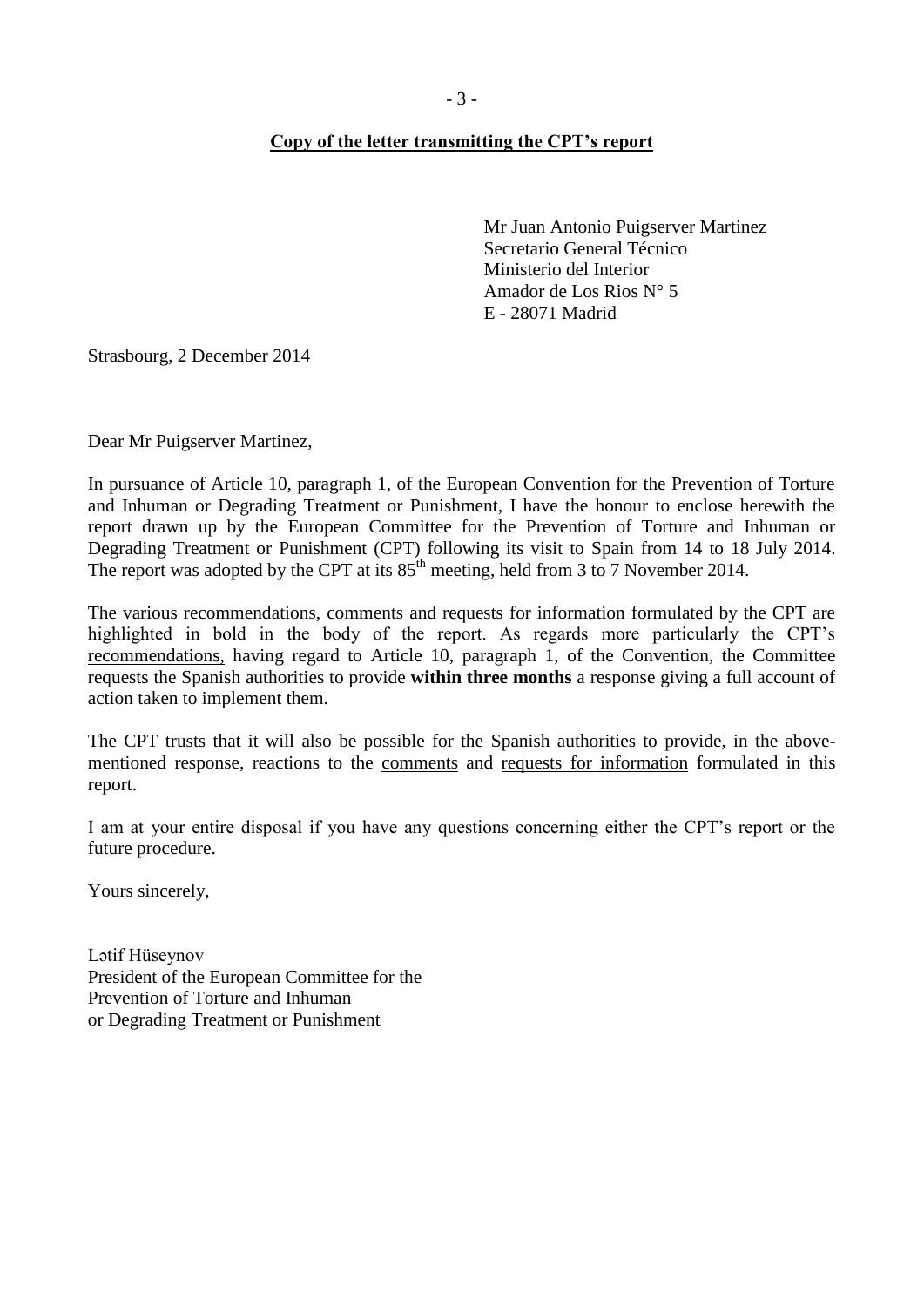#### **EXECUTIVE SUMMARY**

<span id="page-3-0"></span>The purpose of the ad hoc visit to Spain was to examine certain aspects of the treatment of foreign nationals in Melilla, as well as to assess the implementation of the recommendations formulated by the CPT in its report on the 2011 visit in relation to the detention centres for foreigners (*Centros de Internamiento de Extranjeros*) in Barcelona (Zona Franca) and Madrid (Aluche). The CPT's delegation also visited the holding facilities of the Immigration Service at Adolfo Suárez Madrid-Barajas Airport to assess the treatment of foreign nationals during forced return procedures. The cooperation received by the CPT's delegation was of an excellent standard. Nevertheless, the principle of co-operation also requires that decisive action be taken to improve the situation in the light of the CPT's recommendations. The findings of the 2014 visit show that hardly any progress has been made in relation to the material conditions of detention in both centres.

#### *Centros de Internamiento de Extranjeros (CIEs)*

As regards the functioning of the CIEs, the CPT welcomes the adoption of Royal Decree 162/2014 of 14 March 2014, which introduces a number of positive changes.

At the Zona Franca CIE, allegations of both physical ill-treatment and verbal abuse were received, in particular with respect to specific police officers, while at the Aluche Centre allegations of insults by police officers were heard. The Spanish authorities should implement appropriate measures to eradicate physical ill-treatment at the Zona Franca CIE and remind all staff at both centres that foreign nationals should be treated with respect. In the light of the frequent acts of violence and intimidation among detainees at the Zona Franca CIE, the CPT urges the Spanish authorities to establish and implement an anti-violence strategy. By contrast, at Aluche violence among detainees was appropriately managed.

The two CIEs continue to display a carceral environment which is inappropriate for persons detained under aliens legislation. Recommendations are made to address this situation as well as to ensure that detainees held in multi-occupancy cells at the Aluche CIE are provided with at least  $4m<sup>2</sup>$ of living space per person. In terms of the regime in place, the report notes that detainees had access to outdoor exercise for four hours per day at both centres and that leisure activities and Spanish languages courses were offered. Nevertheless, more should be done to improve the range of activities on offer. Further, the practice in both CIEs of addressing detainees by their detention number rather than by their name should be ended. Steps should also be taken to enable detainees in all CIEs to receive visits without physical separation, except in individual cases where there is a clear security concern. Further, visits should not be limited to 30 minutes.

In general, the health-care services in both CIEs were sufficiently resourced, and detainees had rapid access to a doctor. However, regular consultations with a dentist and a psychiatrist should be available at both centres. Measures should be taken at the Zona Franca CIE to ensure that confidentiality is respected during all medical examinations, and health-care staff should have access to qualified interpreters. The Committee was pleased to learn of a new system at the Aluche CIE for the recording of traumatic injuries in accordance with the Istanbul Protocol and urges the Spanish authorities to establish similar practices in all CIEs.

As regards staff, all police officers assigned to work in CIEs should receive training in inter-cultural communication, physical techniques of restraint and prevention of ill-treatment. Further, the practice of police officers openly carrying truncheons within the detention areas at both CIEs should be abandoned as it is prejudicial to the fostering of good relations between staff and inmates.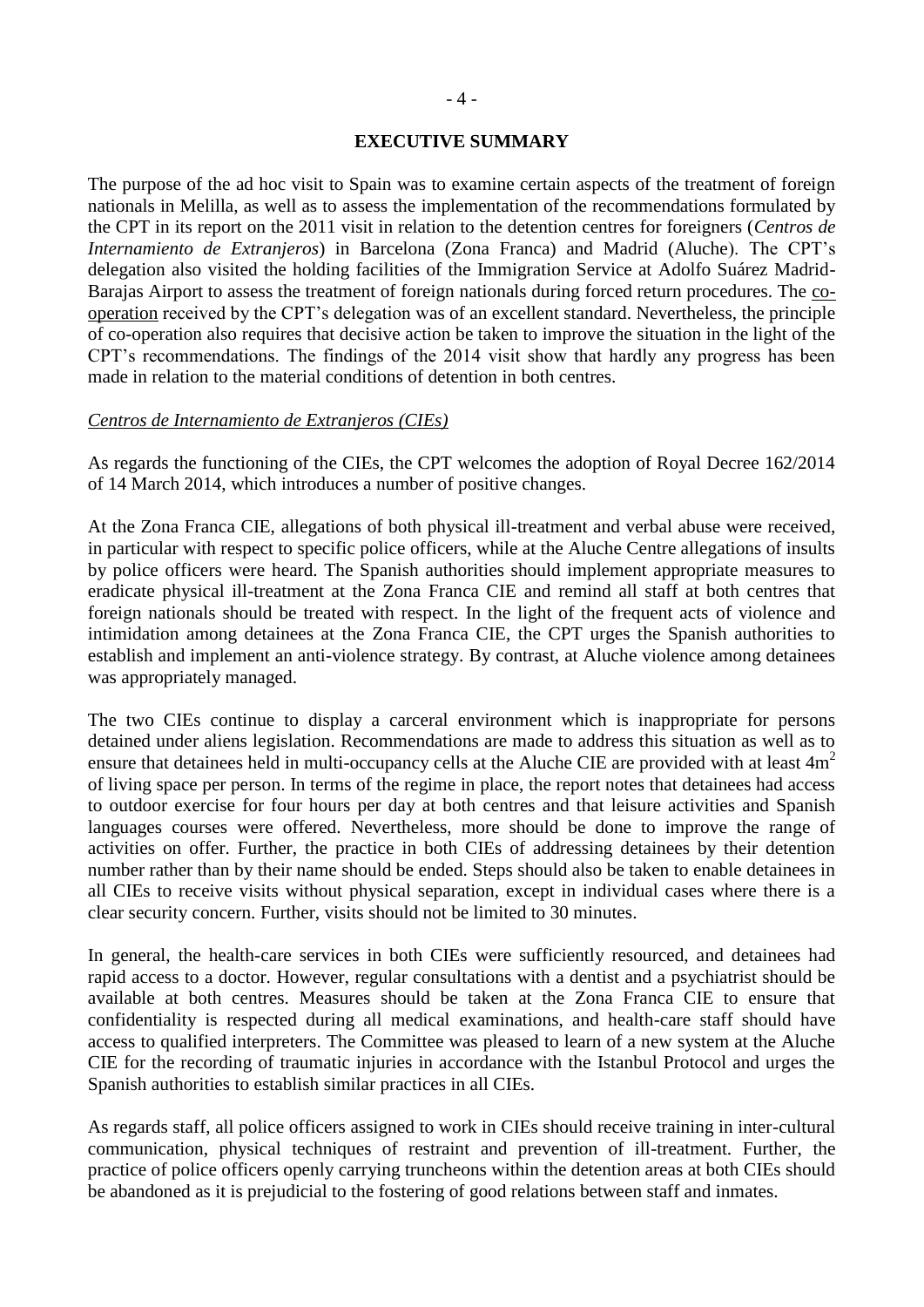#### *Deportation procedures*

The CPT invites the Spanish authorities to take the necessary measures to ensure that foreign nationals are informed in advance of their deportation and that contact with their lawyer up to the moment of departure is facilitated.

At the Central Unit for Expulsion and Repatriation at Madrid-Barajas Airport, where foreign nationals are held for a few hours prior to an operation of forced return or expulsion, a special register should be established to record all cases of recourse to means of restraint. Further, in light of the allegations received, all law enforcement officials should be reminded regularly that any form of ill-treatment including threats and psychological ill-treatment is unacceptable, and police officers taking part in expulsion or repatriation procedures should always wear an identification number or name tag.

### *Melilla*

In Melilla, the CPT's delegation examined aspects of the treatment of foreign nationals in the border fence area with Morocco. At the outset, the CPT recalls that on the basis of the principle of *non-refoulement*, the jurisprudence of the European Court of Human Rights and the CPT standards, States are obliged to screen intercepted migrants with a view to identifying persons in need of protection, assessing those needs and taking appropriate action. In order to prevent persons from being exposed to the risk of ill-treatment, the CPT recommends that adequate guarantees to this effect be provided in national legislation and that Spanish law enforcement officials be instructed accordingly.

The delegation received several allegations of excessive use of force by members of the *Guardia Civil* when apprehending irregular migrants at the border. Reference is made to the incident of 15 October 2014 during which an irregular migrant was subjected to repeated baton blows and totally inappropriate treatment. The CPT requests that a prompt and effective inquiry be carried out into this specific incident. Further, members of the *Guardia Civil* should receive appropriate training in professional techniques which minimise harm to any individual whom they are seeking to apprehend.

Foreign nationals also alleged that they were subjected to ill-treatment, at times of a severe nature, by members of the Moroccan Auxiliary Forces (MAF) after they had been apprehended by the MAF at the fence border, within Spanish territory, or once they had been returned to Morocco. The CPT recommends that the Spanish authorities take the necessary steps to ensure that MAF officials do not enter Spanish territory to apprehend and forcibly return irregular migrants to Morocco, outside any legal framework, and also that no foreign national is handed over to these forces in light of the risk of ill-treatment.

<span id="page-4-0"></span>The CPT also encourages the Spanish authorities to tackle conditions in the severely overcrowded *Centro de Estancia Temporal de Inmigrantes*.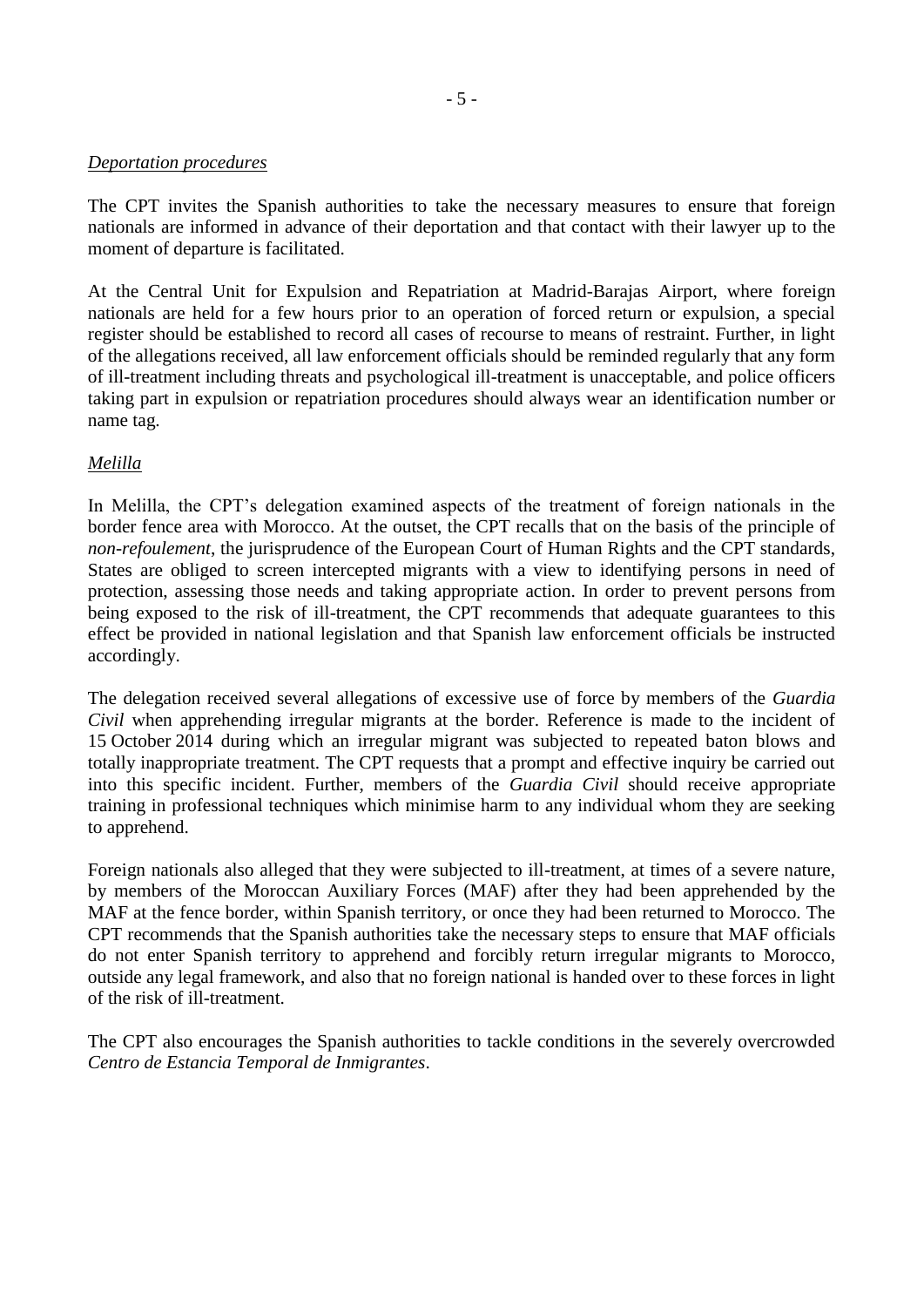# **I. INTRODUCTION**

### <span id="page-5-0"></span>**A. Dates of the visit and composition of the delegation**

1. In pursuance of Article 7 of the European Convention for the Prevention of Torture and Inhuman or Degrading Treatment or Punishment (hereinafter referred to as "the Convention"), a delegation of the CPT carried out a visit to Spain from 14 to 18 July 2014. The visit was one which appeared to the Committee "to be required in the circumstances" (cf. Article 7, paragraph 1, of the Convention).

- 2. The visit was carried out by the following members of the CPT:
	- Celso DAS NEVES MANATA, Head of delegation
	- Ivona TODOROVSKA
	- Anton VAN KALMTHOUT
	- Olivera VULIĆ.

They were supported by Julien ATTUIL-KAYSER and Christian LODA of the CPT's Secretariat, and assisted by Marija DEFINIS-GOJANOVIĆ, Forensic Medicine Doctor, Split, Croatia (expert) as well as by the following interpreters:

- Loreto BRAVO DE URQUIA
- Ines CARAVIA
- Beatriz LEBOULLEUX DEL CASTILLO
- Jorges RAYESS.

### <span id="page-5-1"></span>**B. Context of the visit and establishments visited**

3. On several occasions, in the course of 2013, the CPT received reports concerning mass arrivals of irregular migrants in Melilla, a Spanish autonomous city on the north coast of Africa. At times, these reports were supplemented by video footage of hundreds of persons attempting to clamber over the border fences into Spanish territory. One objective of the visit was to examine certain aspects of the treatment of foreign nationals in Melilla.

<span id="page-5-2"></span>The second main purpose of the visit was to assess the implementation of the recommendations formulated by the CPT in its report on the 2011 visit in respect of the detention centres for foreigners (*Centros de Internamiento de Extranjeros,* CIEs) in Barcelona (Zona Franca) and Madrid (Aluche). The delegation also visited the Holding facilities of the Immigration Service at Adolfo Suárez Madrid-Barajas Airport to assess the treatment of foreign nationals during forced return procedures.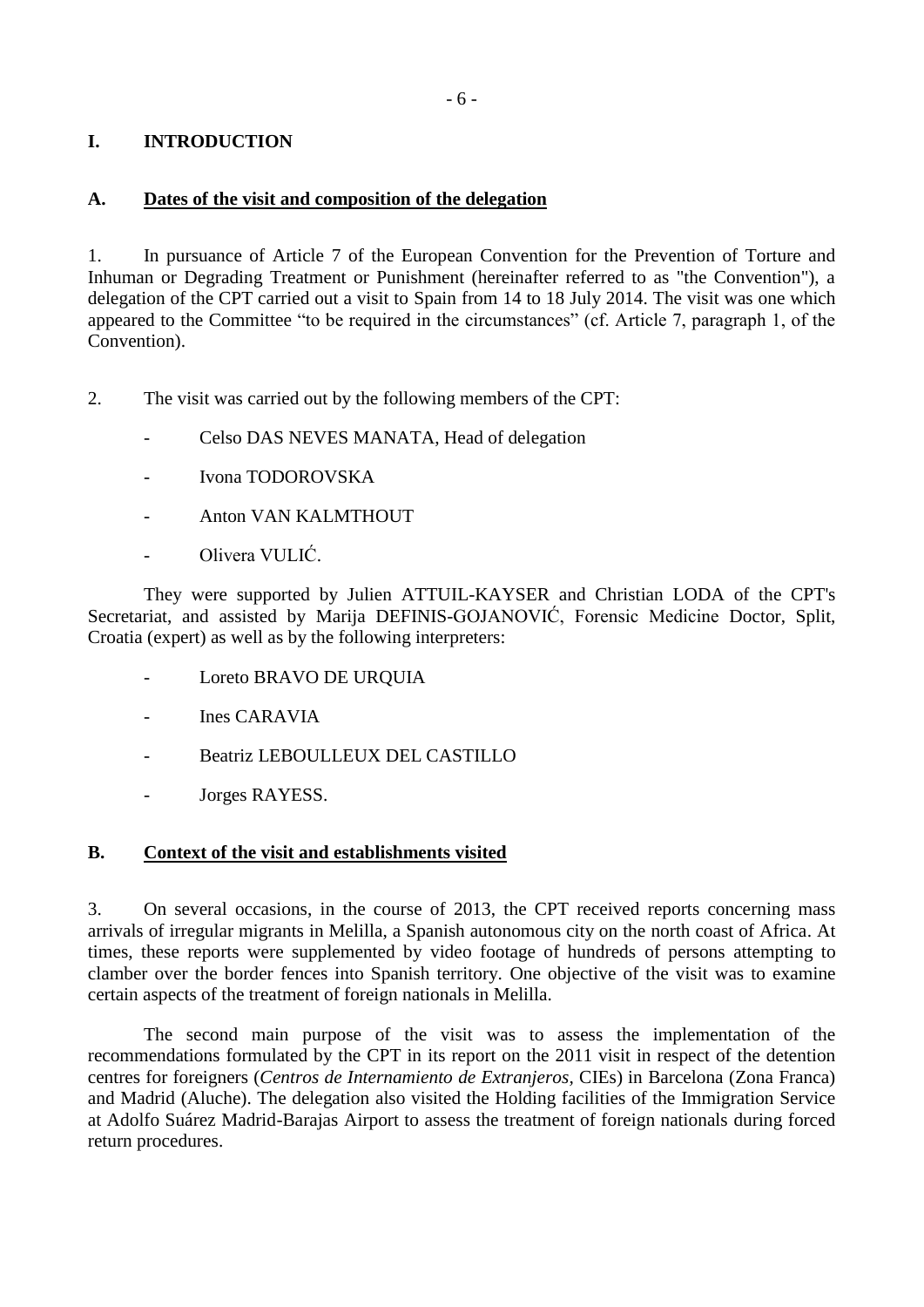## **C. Consultations held by the delegation and co-operation encountered**

4. The delegation held consultations with Francisco MARTÍNEZ VÁZQUEZ, Secretary of State for Security and senior officials from the Ministry of the Interior. It also had meetings with Rafael RIBO I MASSO, the Catalan Ombudsman, a representative of the Spanish Ombudsman, and with members of non-governmental organisations active in the migration field.<sup>1</sup>

5. The co-operation received by the CPT's delegation throughout the visit, from both the national authorities and staff at the establishments visited was of an excellent standard. In this respect, the CPT wishes to express its appreciation for the efforts of Pia ARACAMA, liaison officer for this visit and Ambrosio MARTÍN VILLASEÑOR, Head of the Guardia Civil in Melilla, in facilitating the delegation's work.

That said, the CPT regrets that the Spanish authorities have still not provided the Committee with information on the use of the 1992 Bilateral Agreement on the movement of persons, transit and readmission of foreign nationals who entered illegally concluded with the Kingdom of Morocco (see paragraph 41).

Further, the CPT has repeatedly stressed that the principle of co-operation as set out in Article 3 of the Convention is not limited to facilitating the work of visiting delegations, but also requires that recommendations made by the Committee are effectively implemented in practice. The delegation observed that hardly any progress has been made in relation to the material conditions of detention in the CIEs of Aluche and Zona Franca (see paragraphs 15 and 16).

The CPT trusts that the Spanish authorities will take resolute action to improve the situation in these centres in the light of the recommendations contained in this report.

 $\overline{1}$ 

<sup>1</sup> A list of the national authorities and organisations met by the delegation is set out in the Appendix to this report.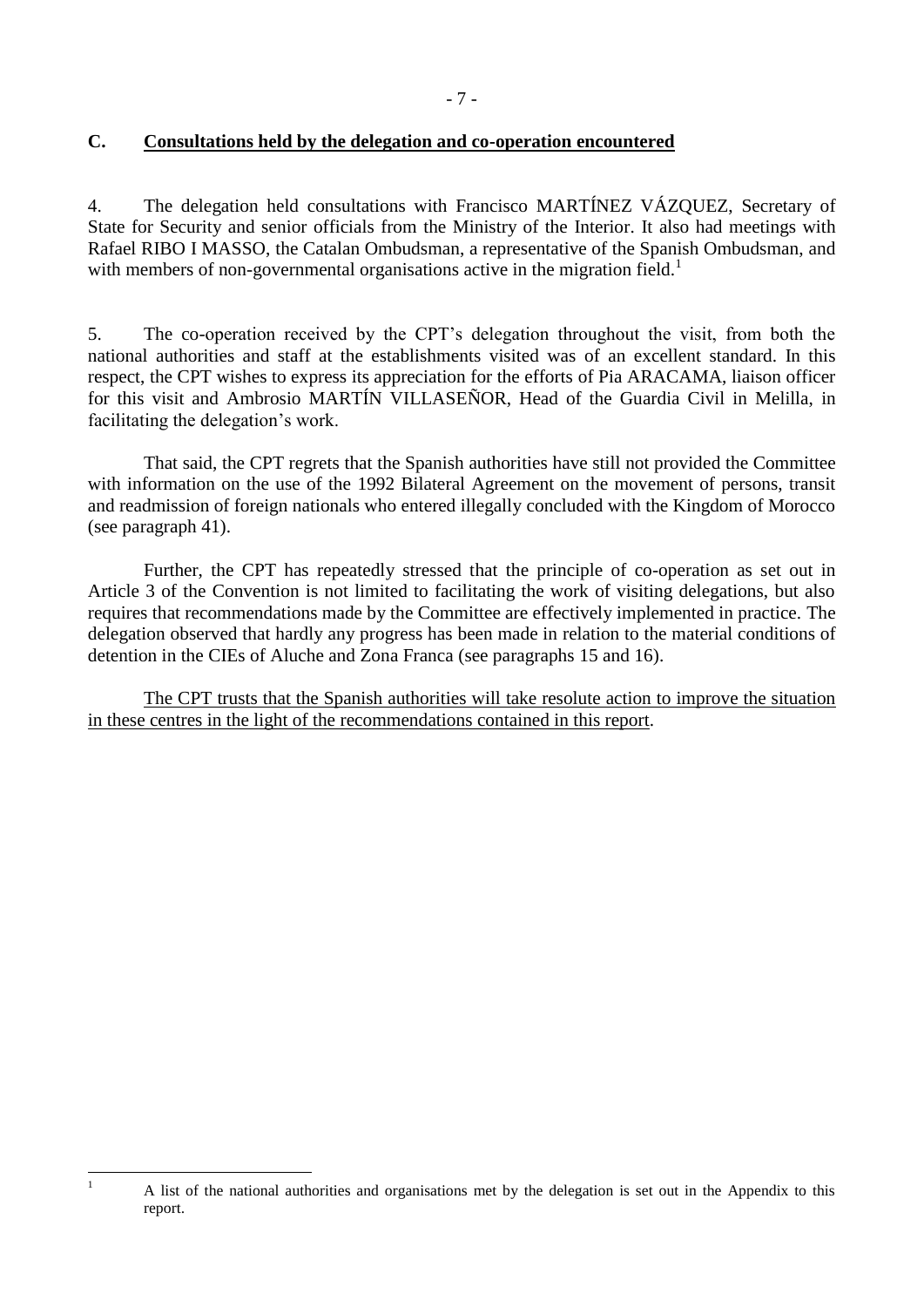# <span id="page-7-0"></span>**II. FACTS FOUND DURING THE VISIT AND ACTION PROPOSED**

### <span id="page-7-2"></span><span id="page-7-1"></span>**A. Foreign nationals held under aliens legislation**

### **1. Preliminary remarks**

6. The legislative framework regarding administrative detention of foreign nationals has remained unchanged since the CPT's previous visit in 2011. The deprivation of liberty is regulated by the Organic Law 4/2000 on the rights and obligations of aliens in Spain and their social integration and cannot be longer than  $60 \text{ days}$ <sup>2</sup>

The vast majority of detained foreign nationals interviewed by the delegation indicated that they had access to a lawyer as well as to an interpreter in the course of their deprivation of liberty by the police.

However, several foreign nationals stated that they were asked by the police, notably in Melilla, to sign documents without being informed of their contents or were not provided with an interpreter of a language they spoke. $3$ 

**The CPT recommends that measures be taken to ensure that persons deprived of their liberty under aliens legislation be entitled, as from the outset of their deprivation of liberty and to have access to a lawyer, as well as to benefit from the service of an interpreter, if necessary.**

7. As to the norms regulating the functioning of the CIEs, the CPT welcomes the adoption of Royal Decree 162/2014 of 14 March 2014 that approves the new regulation of the internal functioning and regime of CIEs.<sup>4</sup> The Decree introduces a number of changes which will be analysed further below.

8. The CIEs are managed by the National Police and staffed mainly by police officers. At the time of the visit, two of the CIEs were closed<sup>5</sup> and the remaining CIEs were holding a total of 645 foreign nationals, including 37 women.

The *Aluche Centre* was holding 136 foreign nationals including four women for a capacity of 280 places.

The *Zona Franca Centre* held 94 male foreign nationals for a total capacity of 226; the Centre no longer accommodated female foreign nationals.

 $\frac{1}{2}$ For further details, see CPT/Inf (2013)16, paragraph 78.

<sup>&</sup>lt;sup>3</sup><br>As an example, Malians who did not speak French were offered interpretation in this language.

<sup>4</sup> *Real Decreto 162/2014 por el que se aprueba el reglamento de funcionamiento y régimen interior de los centros de internamiento de extranjeros*, published in the Spanish Official Gazette No. 64, 14 March 2014.

<sup>&</sup>lt;sup>5</sup><br>The Fuerteventura Centre was not being used at the time of the visit due to the decrease in arrivals of foreign nationals and the Malaga Centre was closed for refurbishment.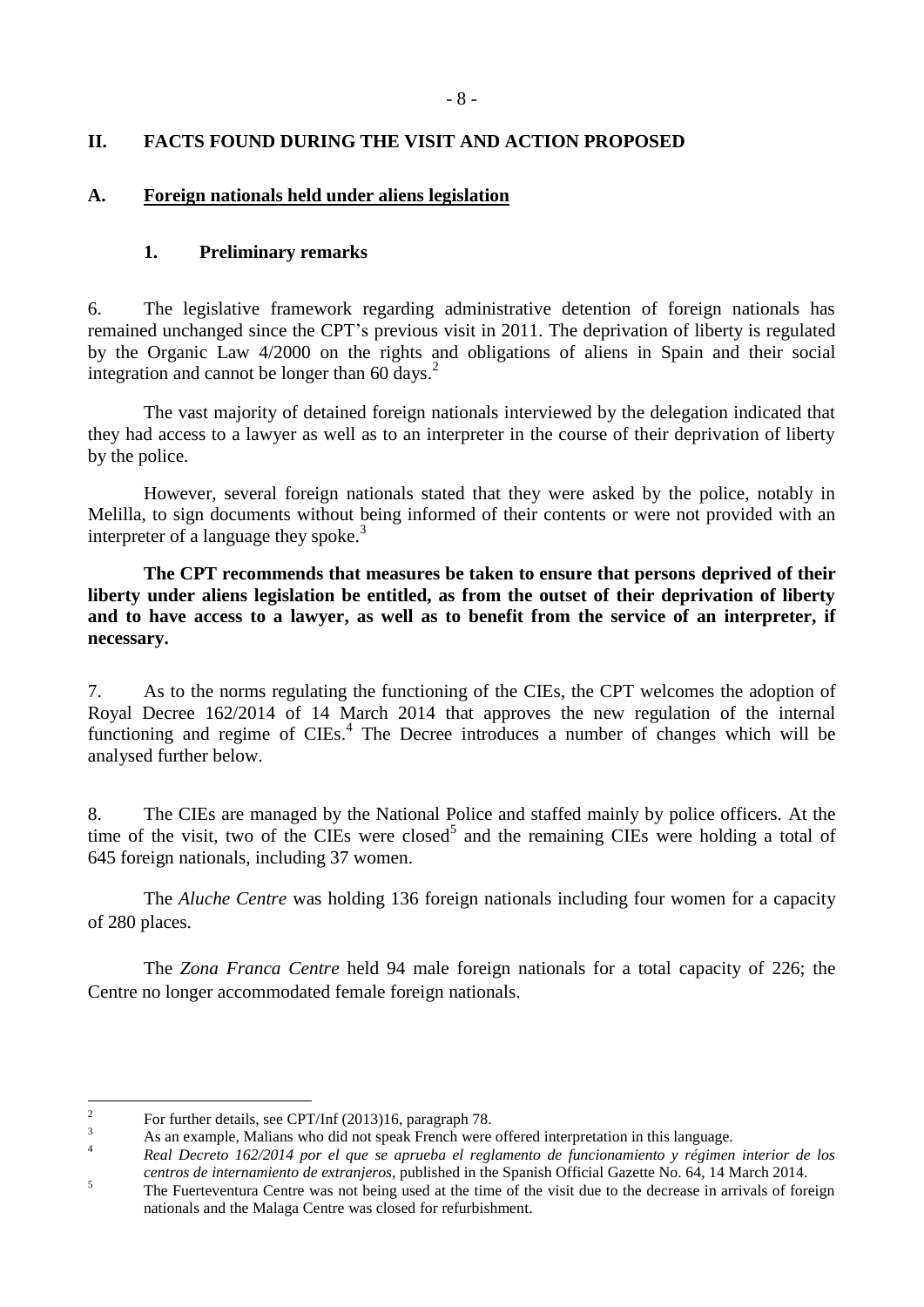As was the case during the 2011 visit, a large proportion of the persons held in both centres had either been transferred from prison, after having completed their sentences, with a view to deportation or had had their prison sentence commuted into a deportation order.

9. Spanish legislation permits foreign nationals detained in the CIEs to seek asylum<sup>6</sup> and, in the course of the visit, the delegation was informed that several foreign nationals held in the centres had an asylum claim still pending before the competent authorities. The CPT considers that asylum seekers should only be detained as a last resort, for the shortest possible duration, and after other, less coercive, measures have proven insufficient to ensure their presence.<sup>7</sup> Further, in those instances where there are exceptional reasons for depriving a person of his/her liberty while awaiting an outcome of his/her asylum application, such reasons should be fully documented. When asylum seekers are deprived of their liberty as an exceptional measure, they should be kept separately from foreign nationals who have not lodged an application for international protection. **The CPT invites the Spanish authorities to take the necessary steps to comply with the abovementioned precepts.**

### **2. Ill-treatment**

<span id="page-8-0"></span>10. The CPT recalls that a number of allegations of ill-treatment by police officers were received in both establishments during the previous visit in 2011.

In the course of the 2014 visit to the *Aluche Centre*, no allegations of physical ill-treatment by police officers were received. However, a number of foreign nationals alleged that some police officers insulted them from time to time.

At the *Zona Franca Centre*, the delegation did receive a few allegations of physical illtreatment of foreign nationals by police officers, consisting of slaps and punches, as well as verbal abuse, primarily in relation to one specific team of police officers.

**The CPT recommends that the Spanish authorities take the necessary steps to stamp out ill-treatment at the Zona Franca CIE, including appropriate investigations and holding the officers concerned responsible. Further, staff at both centres should be regularly reminded that foreign nationals should be treated with respect and that any form of illtreatment – including verbal abuse – is illegal and will be sanctioned accordingly.**

 $\frac{1}{6}$ See Section 25 of the Law 12/2009 of 30 October 2009 regulating the right to seek asylum and the subsidiary protection.

<sup>&</sup>lt;sup>7</sup> The principles highlighted above are in line with the letter and spirit of guiding international instruments in this context, such as the Revised UNHCR Guidelines of 1999 on the Applicable Criteria and Standards relating to the Detention of Asylum Seekers, and, the Council of Europe Committee of Ministers' Recommendation (2003) 5 on measures of detention of asylum seekers, adopted on 16 April 2003.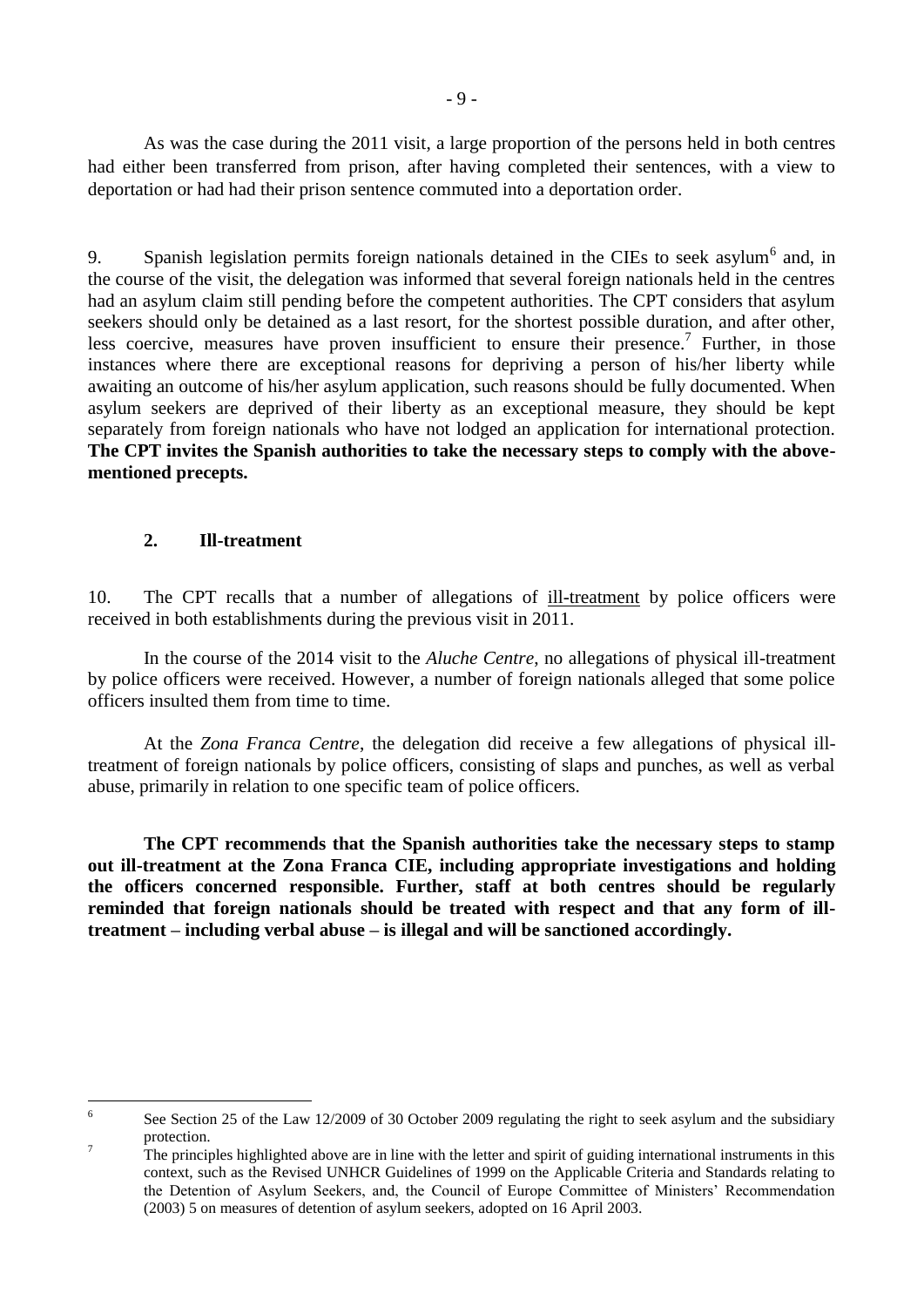11. The situation regarding the violence among detainees was very different in the two centres visited.

At *the Aluche Centre*, a specific protocol on tackling violence was in place; it consisted of separating the detainees involved in a fight, having them examined by a doctor and placed in separated cells for a few minutes to calm down. The temporary isolation procedure was only used for the most serious incidents (see paragraph 28). Detainees indicated that fights could happen on occasion. However, the delegation gained the impression that, notably due to an effective allocation policy, violence within the Centre was not an issue of concern and, when incidents did occur, they were appropriately handled by staff.

12. On the other hand, the delegation found that acts of violence and intimidation among detainees at the *Zona Franca CIE* were frequent, notably between persons of Sub-Saharan and Arab origin. According to the information gathered, confrontations usually took place in the outdoor yard and communal areas, starting with verbal altercations and often escalating to physical confrontations.

Police officers appeared to take a rather passive and disengaged approach and staff took no preventive steps to avoid the escalation of such incidents. Detainees claimed that, on occasion, they were even advised by staff to respond to physical intimidation with violence.

One group of Sub-Saharan detainees was concerned for their physical safety as rudimentary weapons had apparently been fabricated by members of another group. They had informed the Director accordingly, but no concrete steps were apparently taken by the management of the establishment to de-escalate the situation or to guarantee their safety.

The CPT wishes to emphasise that the duty of care which is owed by the authorities to detained foreign nationals in their charge includes the responsibility to protect them from others who might wish to cause them harm. The management of the centre must act in a proactive manner to prevent violence by detainees against other detainees.

### **The CPT urges the Spanish authorities to ensure the physical integrity of every foreign national detained at the Zona Franca Centre, through the establishment and implementation of an anti-violence strategy.**

13. Further, the CPT considers that addressing the persistent phenomenon of violence among detainees and intimidation requires that police staff be alert to signs of trouble and both resolved and properly trained to intervene when necessary. The existence of positive relations between staff and detainees, based on the notions of dynamic security and care, is a decisive factor in this context; this will depend in large measure on staff possessing appropriate interpersonal communication skills. Both initial and ongoing training programmes for staff of all grades must address the issue of managing inter-detainee violence. It is also obvious that an effective strategy to tackle intimidation/violence should seek to ensure that police officers are placed in a position to exercise their authority in an appropriate manner. At the time of the visit, police officers at both CIEs indicated that they had not received any specific training on how to work with immigration detainees from different cultures.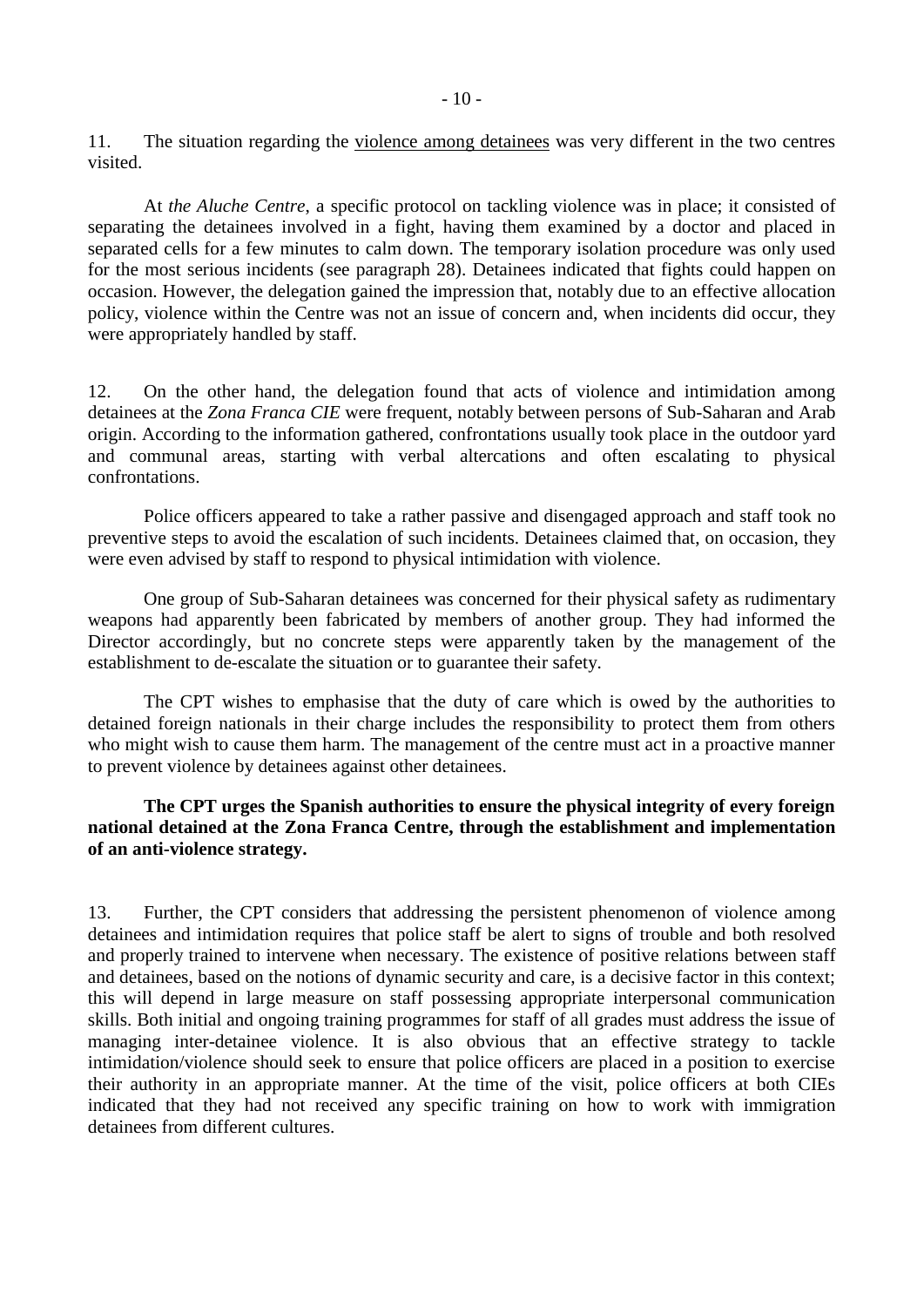**The CPT recommends that the Spanish authorities ensure that security staff working at the CIEs receive the necessary training in order to prevent and tackle violence among detained foreign nationals** (see also paragraph 26)**.**

14. The delegation noted, at both establishments, that police officers continued to call detainees by their detention number rather than by their name, including over the internal interphone system. This practice was felt by many detainees to be humiliating and, as the CPT has stressed in the past, it is certainly not conducive to the establishment of positive staff/detainee relations.

### **The CPT recommends once again that the Spanish authorities put an end to this practice; staff in CIEs should address detainees by their names.**

# **3. Conditions of detention**

<span id="page-10-0"></span>15. Regarding material conditions, Section 60 of the Organic Law specifically states that the CIEs should not function like prisons. In the report following the 2011 visit to Aluche and Zona Franca CIEs, the CPT stated that the layout and design of both centres displayed a rather carceral environment, with barred windows, gated corridors and cells. Regrettably, the Committee's recommendations were not implemented as material conditions remained unchanged.

In both centres, $<sup>8</sup>$  the shutters on the windows prevented detainees from having access to</sup> sufficient natural light. The CPT considers that these shutters are neither necessary nor appropriate for the detention of persons.

Further, the multi-occupancy cells were still not equipped with a table and chairs and detainees had no ready access to toilets from midnight to 7 a.m. as the cells, which were locked during this period, were not equipped with toilets.<sup>9</sup> Several detainees indicated that they had to use plastic bottles to comply with the needs of nature as staff would not open the cell door at night. Further, none of the cells possessed a call system. At *the Aluche Centre*, the washbasins in the cells where women were held were not functioning.

The delegation also received complaints regarding the lack of variety and cultural specificity of the food in both centres.

**The CPT recommends once again that the Spanish authorities take the necessary steps to avoid detaining persons under aliens legislation in a carceral environment. In this context, it recommends that steps be taken at both centres, and if appropriate in all the CIEs, to:**

- **remove the shutters from the windows in order to ensure access to sufficient natural light;**
- **provide each multi-occupancy cells with a call system, table and chairs and ensure the functioning of the washbasins;**
- **ensure that detainees have ready access to a proper toilet facility at all times, including at night;**
- **review the diversity of the food offered.**

 $\frac{1}{8}$ For a detailed description of the detention facilities, see CPT/Inf (2013) 6, paragraphs 86 and 87.

<sup>&</sup>lt;sup>9</sup><br><sup>9</sup> The delegation was informed that it was intended to remedy this problem at the Zona Franca Centre in the coming months.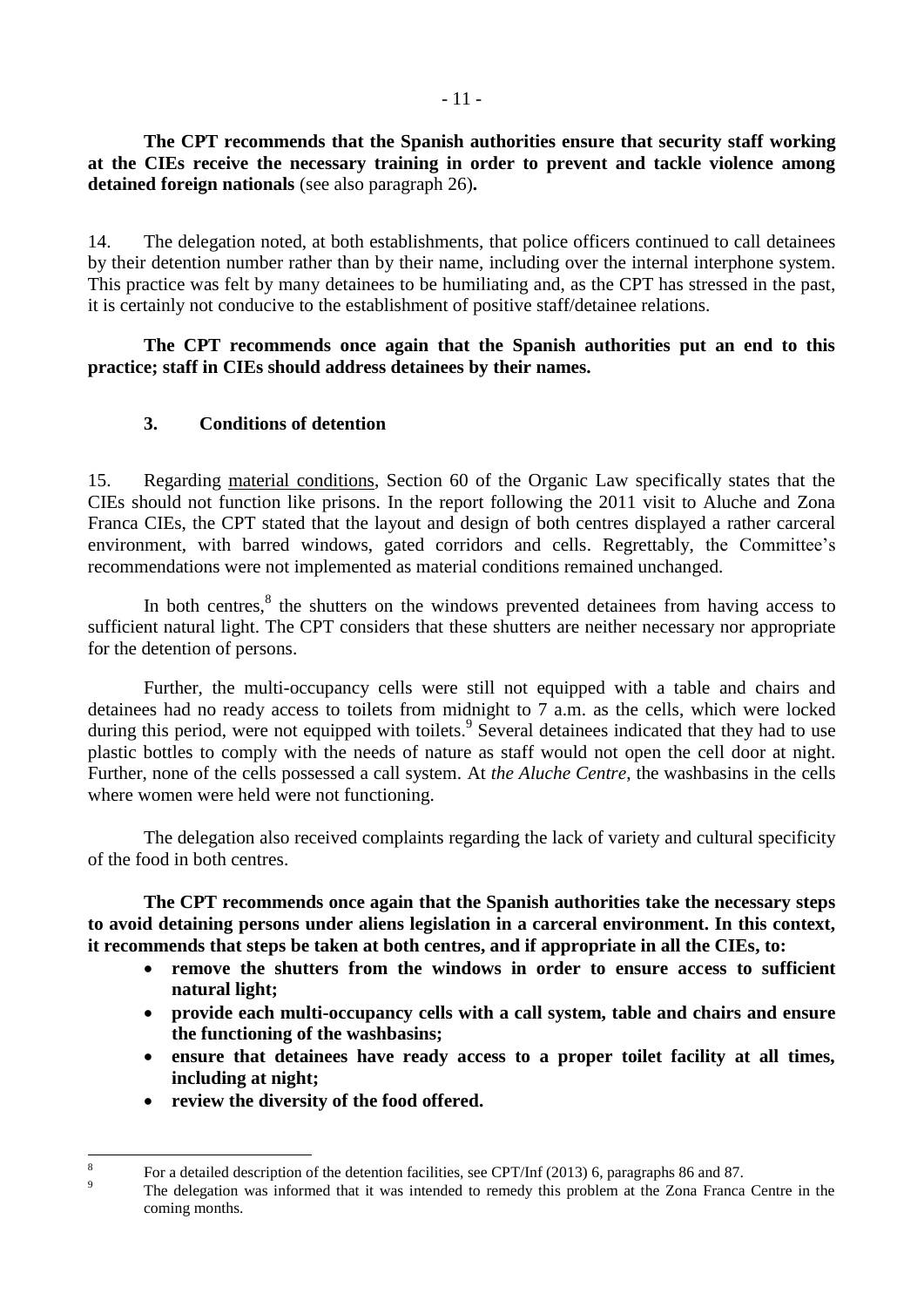16. At *the Aluche Centre*, despite the fact that the Centre was half empty and a number of cells unoccupied, many detainees were held in multi-occupancy cells which did not provide for 4 m² of living space per person; for example, six persons were held in cells of 20 m² and eight persons in cells of 24 m².

**The CPT calls upon the Spanish authorities to revise the official occupancy level to ensure that every person has at least 4 m² of living space, any space taken up by in-cell sanitary facilities should not be included in this calculation. Further, the allocation policy at the Aluche Centre should be immediately revised in the light of the above recommendation.** 

17. At *the Zona Franca Centre*, the delegation received several complaints from detainees regarding the presence of bed bugs and a doctor at the Centre confirmed that it was a recurrent problem. **The CPT invites the authorities to take the necessary measures in order to properly resolve this problem.**

18. Regarding the regime, the CPT notes that, detainees had access to outdoor exercise for four hours per day at both centres. Further, partnerships with civil society organisations and social welfare institutions had been developed. The Spanish Red Cross operated in both centres and offered regular leisure activities and Spanish language courses to detainees.

However, the number of activities on offer was still limited. Detainees spent most of their day idling around in the common areas or in the exercise yard due to the closed door policy; they were not given access to their cells during the periods of communal activities/outdoor exercise. **The CPT recommends that the Spanish authorities pursue their efforts to offer activities of a constructive nature. Further, the closed door policy should be reviewed.**

# <span id="page-11-0"></span>**4. Health care**

19. As was the case in 2011, health care in both CIEs was contracted out to a private company. Outsourcing of health-care can lead to cost-efficiency gains but may also have a negative impact in the provision of health-care. The CPT considers that a robust oversight and audit mechanism should be established to ensure that private contractor(s) provide a quality service to the standards required. **The Committee would like to receive the comments of the Spanish authorities on this matter.**

20. At *the Aluche Centre*, a doctor and a nurse were present every day of the week (including at weekends and on public holidays). At *the Zona Franca Centre*, a doctor was present from 8 a.m. to 2 p.m. and a nurse from 8 a.m. to 10 p.m. on weekdays.<sup>10</sup> Medication was distributed by nurses. The health-care services in both centres were sufficiently resourced and detainees could have rapid access to a doctor. The delegation found that the work of the medical doctors at the Aluche Centre was of a high-standard.

 $10$ 

<sup>10</sup> On weekends and public holidays, only a nurse was present from 8 a.m. to 3 p.m..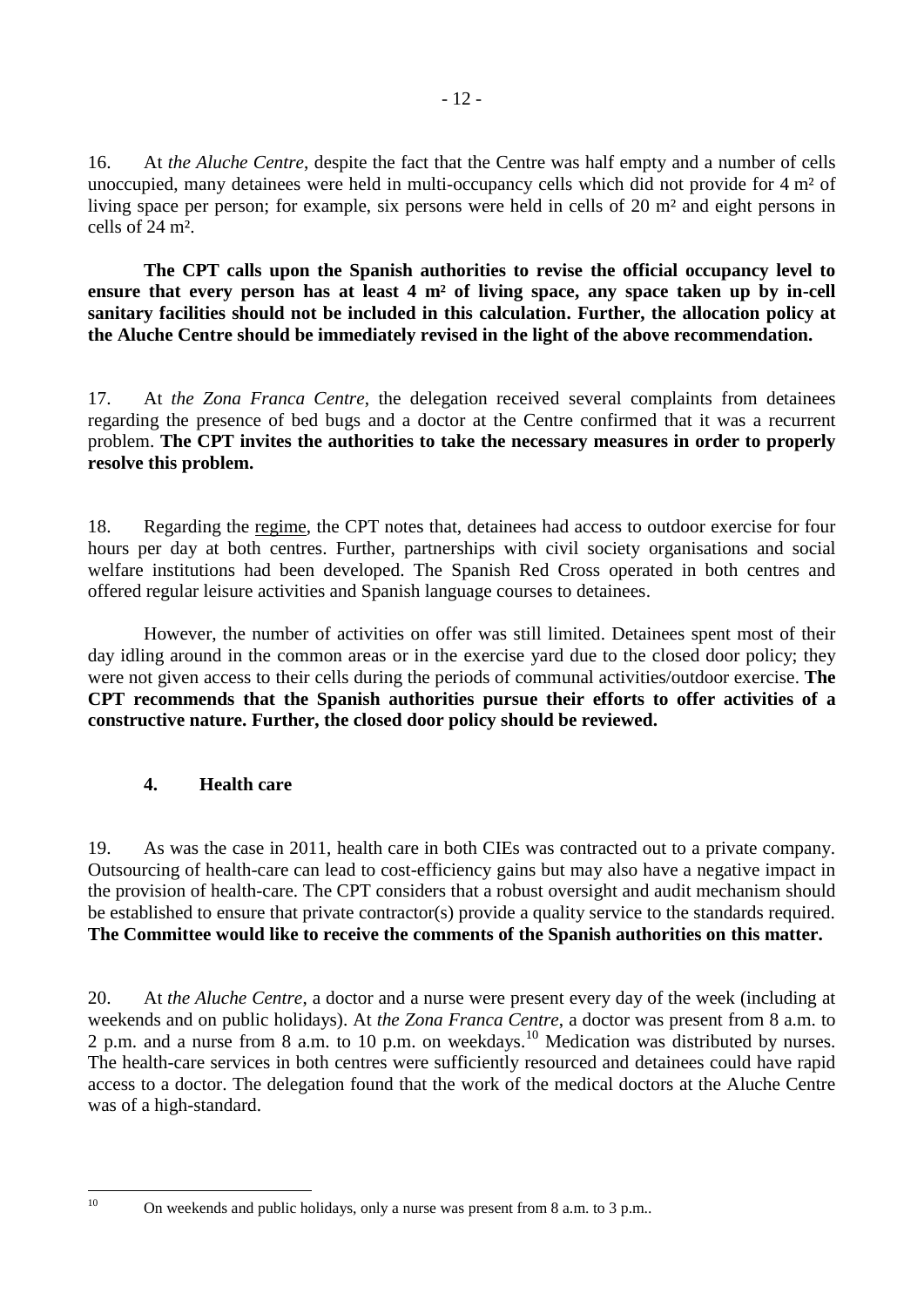At both centres, health-care staff indicated to the delegation that there was a lack of regular consultations by specialists, such as dentists, psychiatrists or gynaecologists (at the Aluche Centre). The delegation noted that a number of detainees had dental problems or required psychiatric support which were not being addressed.

### **The CPT recommends that steps be taken at both Centres to ensure regular consultations with a dentist and a psychiatrist and, at the Aluche Centre, with a gynaecologist for foreign national women.**

21. Medical confidentiality during examinations was respected at the Aluche Centre, but at the Zona Franca Centre, all medical examinations took place in the presence of a police officer "for security reasons".

#### **The CPT recommends that measures be taken at the Zona Franca Centre to ensure that all medical examinations be conducted out of the hearing and - unless the doctor concerned expressly requests otherwise in a given case - out of the sight of police staff.**

22. At both centres, newly arrived detainees were normally examined by a doctor within 24 hours. <sup>11</sup> At *the Aluche Centre*, professional interpretation was available for medical consultations but health-care staff acknowledged that, on occasion, translation was provided by other detainees. At *the Zona Franca Centre*, no interpretation service appeared to be available for the health-care staff who relied solely on the assistance of other detainees or Spanish Red Cross personnel.

Whenever members of the medical and/or nursing staff are unable to make a proper diagnosis because of language problems, they should be able to benefit without delay from the services of a qualified interpreter. A number of detained persons complained to the delegation that they did not feel comfortable conveying personal information (for example, about health problems) through another detained person. The CPT considers this situation inadequate.

### **The CPT recommends that steps be taken to ensure that health-care staff have access to qualified interpreters, when necessary.**

23. At *the Aluche Centre*, the CPT notes positively that a new practice to record traumatic injuries, in accordance with the Istanbul Protocol, had recently been established. A form was introduced containing a body chart and separated parts to record the objective medical findings and a statement from the person concerned. An injury report was systematically drawn up whenever a person displayed injuries and a copy of the report was sent to the director of the institution and the competent judge. Further, a specific register recording all the injuries was kept in the health-care unit. The CPT notes that doctors were not obliged to give their professional opinion about the level of consistency between the objective medical findings and the statement made.

 $11$ 

Except at the Zona Franca Centre, where persons admitted on a Friday or a Saturday were only seen by a doctor on the following Monday.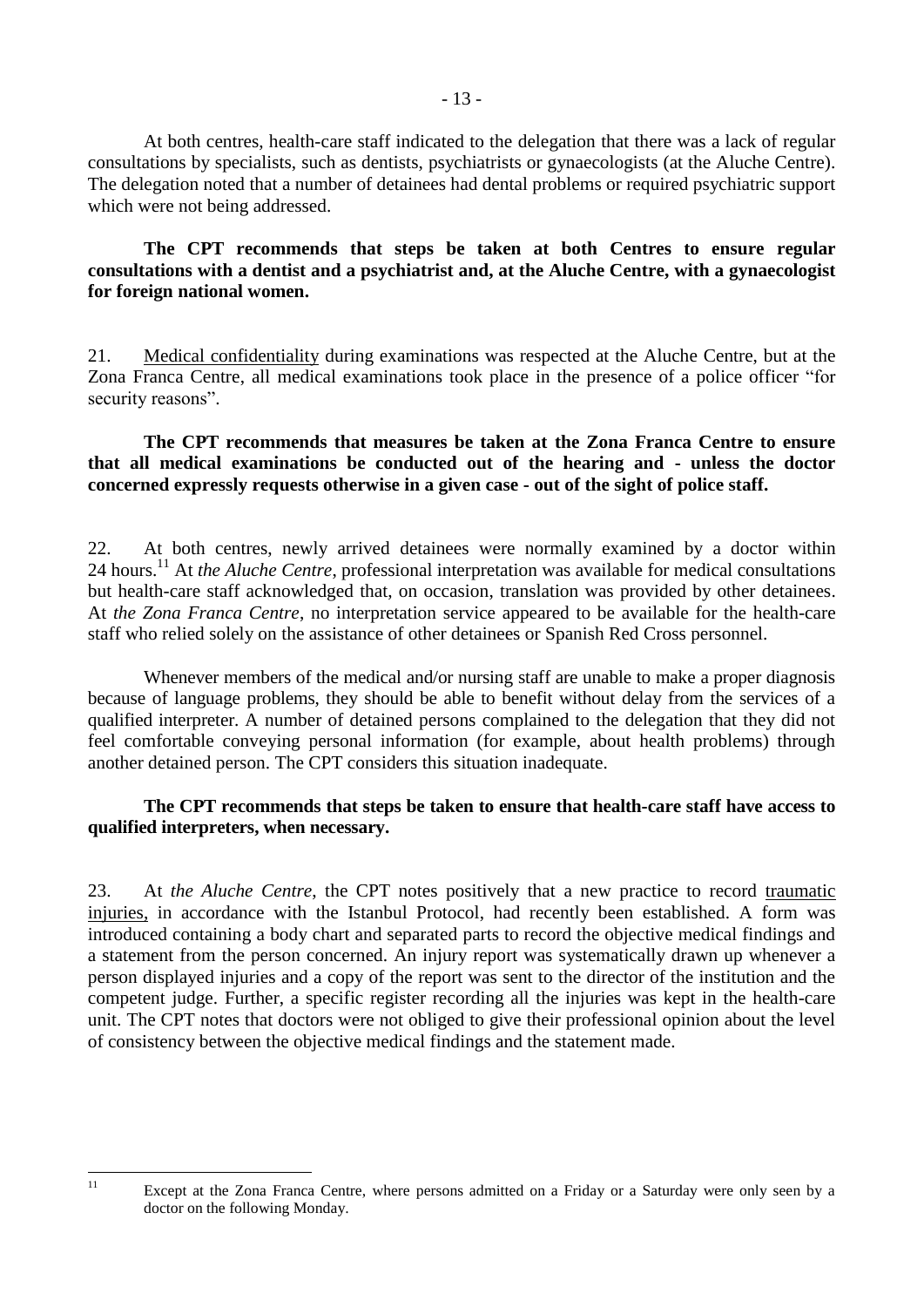Regrettably, the new practice established at the Aluche Centre was not in force at the *Zona Franca Centre*. At this Centre, the medical files consulted by the delegation demonstrated that no systematic and detailed recording of body injuries was made in individual medical files. Further, there was no dedicated injury register.

The CPT recalls that health-care services can make a significant contribution to the prevention of ill-treatment of detained persons, through the systematic recording of injuries and, when appropriate, the provision of information to the relevant authorities. In this context, the practice developed at the Aluche Centre should serve as a basis for other centres. **The Committee recommends that the necessary measures be taken to ensure that in all CIEs, records drawn up after the medical examination of a detainee - whether newly arrived or following a violent incident in a Centre - contain:** 

**i) an account of statements made by the person which are relevant to the medical examination (including his/her description of his/her state of health and any allegations of ill-treatment),**

**ii) a full account of objective medical findings based on a thorough examination, and** 

**iii) the doctor's observations in the light of i) and ii), indicating the consistency between any allegations made and the objective medical findings.** 

**The record should also contain the results of additional examinations carried out, detailed conclusions of specialised consultations and a description of treatment given for injuries and any further procedures performed.**

Further, **recording of the medical examination in cases of traumatic injuries should be made on a special form provided for this purpose, with body charts for marking traumatic injuries that will be kept in the medical file of the detainee. Further, it would be desirable for photographs to be taken of the injuries, and the photographs should also be placed in the medical file. In addition, a special trauma register should be kept in which all types of injury observed should be recorded.**

Finally**, steps should be taken to ensure that, whenever injuries are recorded by a doctor which are consistent with allegations of ill-treatment made by the detainee (or which, even in the absence of allegations, are indicative of ill-treatment), the report is immediately and systematically brought to the attention of the relevant prosecutor, regardless of the wishes of the person concerned.**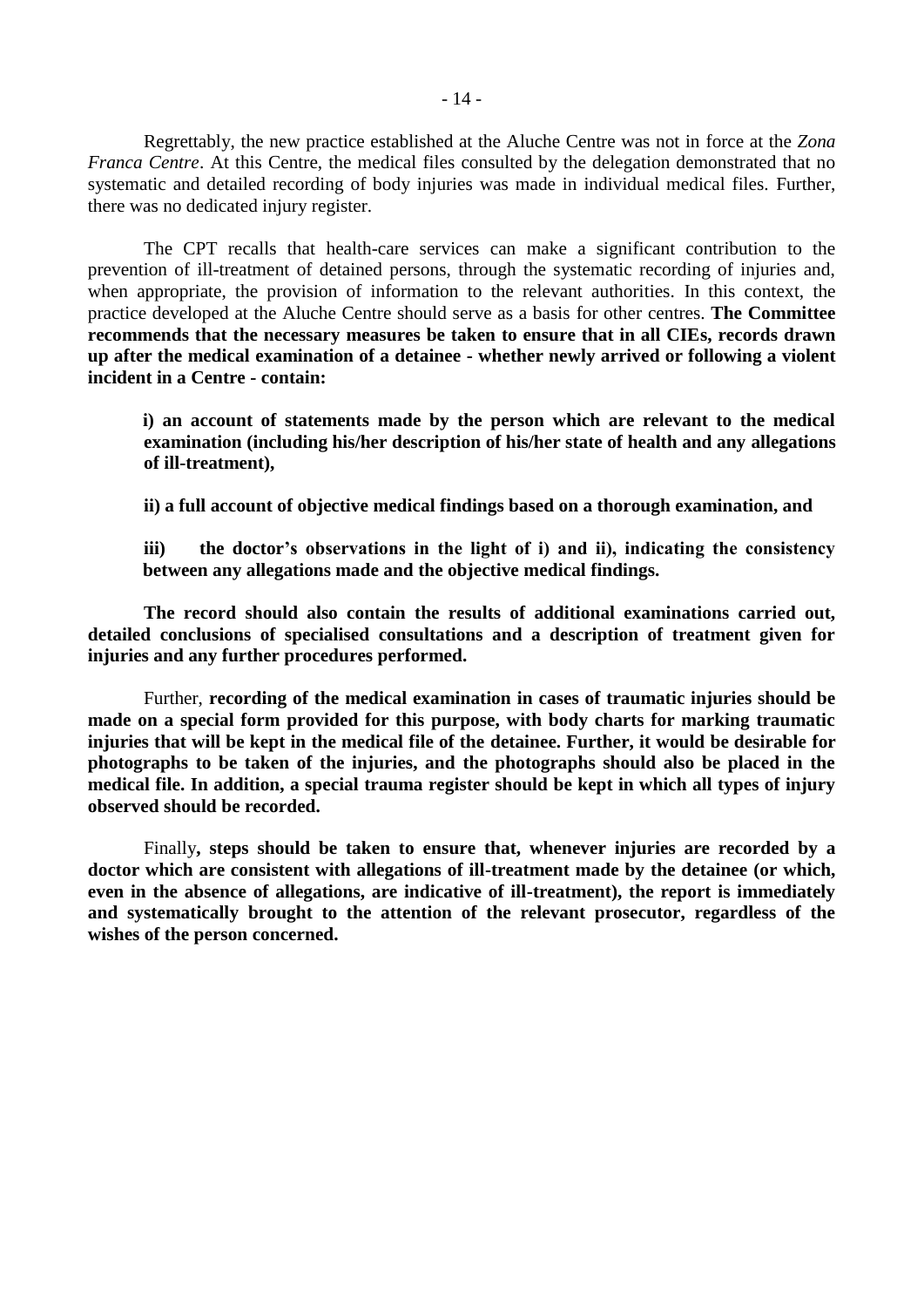## **5. Contact with the outside world**

<span id="page-14-0"></span>24. At both CIEs, detainees could receive and send mail, make phone calls and sometimes receive calls on the public telephone as well as receive visits from family and friends on a daily basis, normally for an hour.<sup>12</sup> The visiting area in both CIEs could accommodate up to 10 visits at a time and there was no system to reserve visit timeslots in advance. A number of detainees indicated that visits often only lasted 30 minutes, <sup>13</sup> in order to allow other detainees to receive visits. **The CPT invites the Spanish authorities to take the necessary measures to permit longer visits.**

25. The CPT regrets once again that visits, at both Centres, were still taking place via a glass partition, preventing physical contact between detained persons and their visitors. Physical contacts were only allowed at the beginning or at the end of the visit to greet the visitors. However, the delegation was informed that, following a court decision, partitions at the Zona Franca Centre were scheduled to be removed a few weeks after the visit. **The CPT would like to receive confirmation that the partitions at the Zona Franca Centre have been removed.**

**Further, the Committee reiterates its recommendation that detainees in all the CIEs be able to receive visits without physical separation, except in individual cases where there may be a clear security concern.**

# **6. Other issues**

<span id="page-14-1"></span>26. The 2014 Royal Decree provides that security staff working at the CIEs must undergo specific training focusing notably on interaction with detained persons and prevention of illtreatment. The delegation was informed that staff received training on the legal framework of the aliens legislation before their posting to a CIE. However, the CPT notes that custodial staff were police officers who were neither recruited nor specifically trained to operate in detention centres. In particular, there was no indication that they received training on topics such as inter-cultural communication, physical techniques of restraining detainees or prevention of ill-treatment.

# **The CPT recommends that steps be taken to ensure that police officers assigned to work in CIEs receive training on the above-mentioned topics.**

27. Police officers continued to openly carry truncheons within the detention areas at both CIEs. The open display of such equipment was perceived as intimidating by many detainees. The CPT considers that it is certainly not conducive to the establishment of positive staff/detainee relations.

The visible wearing of truncheons in this setting could well be seen as a sign of weakness rather than one of strength, demonstrating a lack of confidence in the ability of police officers to control a situation without possible recourse to a weapon. On the other hand, staff properly trained in control and restraint techniques (i.e. manual control) are in a position to choose the most appropriate response when confronted by difficult situations, thereby significantly reducing the risk of injuries to both detainees and staff. Moreover, such skills will reinforce the confidence of police officers in interacting with detainees.

 $12$ <sup>12</sup> During these visits, visitors were allowed to bring clothes and money but not food parcels.<br><sup>13</sup> Section 42 of the 2014 Beyel Degree provides that visits cannot be shorter than 20 minutes

Section 42 of the 2014 Royal Decree provides that visits cannot be shorter than 30 minutes.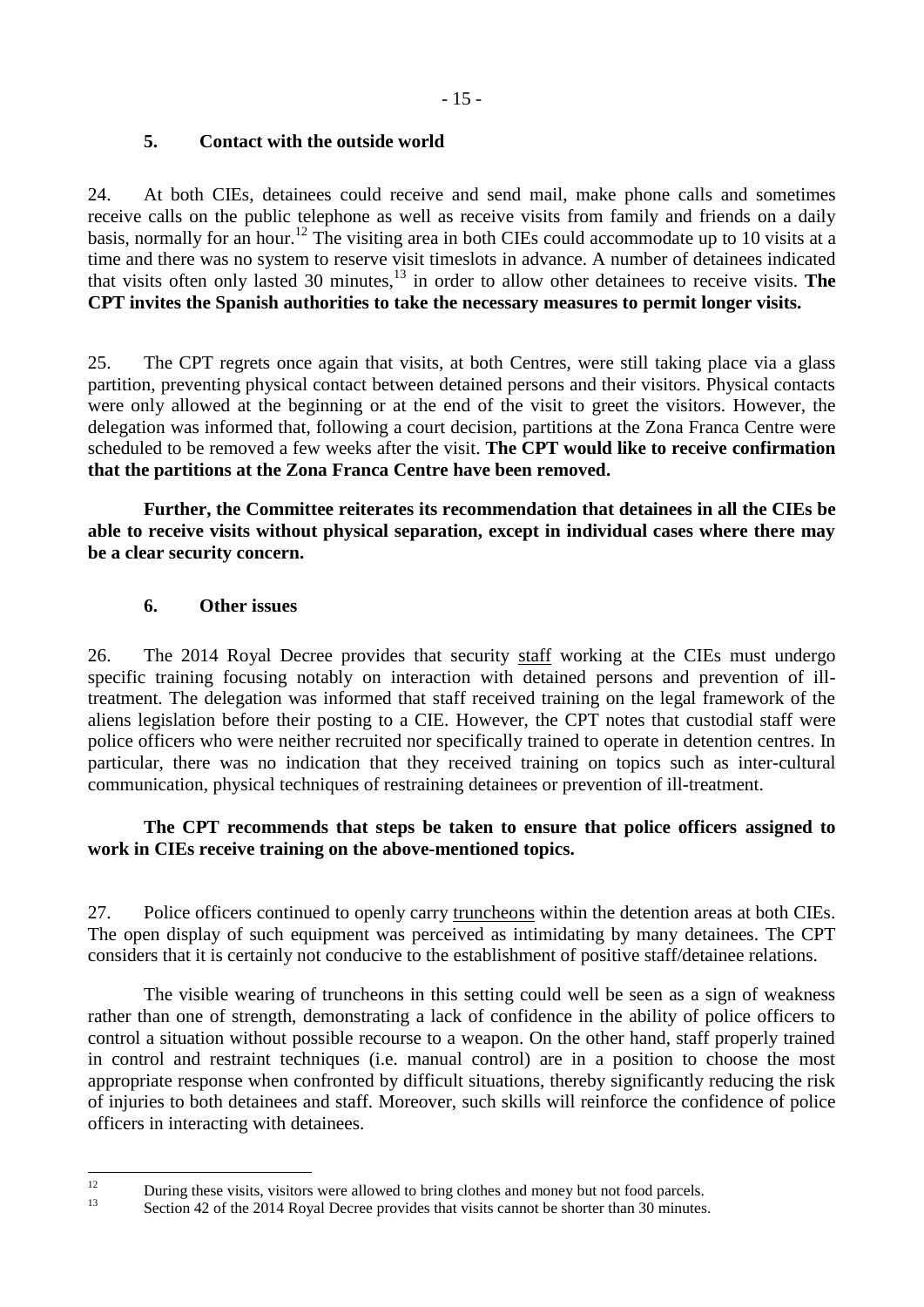**The CPT recommends that police officers no longer carry truncheons openly within the detention area. If it is deemed necessary for staff to possess such equipment, it should be stored in a dedicated area, easily accessible in case of need. Further, police officers should be trained in the application of control and restraint techniques.**

28. Regarding the use of temporary isolation, Section 57 of the Royal Decree requires notably a motivated decision by the director regarding any placement in an isolation cell, and an immediate communication, at the beginning and at the end of the placement, to the competent judge as well as the setting up of a dedicated register.

At the *Aluche Centre*, the use of isolation appeared to be limited;<sup>14</sup> most of the cases were related to fights among detainees and usually lasted for less than a day. Supervisory judges were systematically informed of the placement and all persons were seen by health-care staff before and after placement. The dedicated register was appropriately filled out.

At *the Zona Franca Centre*, it appears that there was no specific register to record the use of temporary isolation. The delegation was provided – after its departure from the Centre – with partial information regarding placements in temporary isolation.

Further, the files provided contained incomplete information and the management of the centre was unable to prove that the procedure was being properly observed – at least in one case, the evidence of the communication to the judge was missing. The CPT has misgivings regarding the respect of procedural safeguards in relation to the placement in temporary isolation, in particular the decisions on placement lacked reasoning and supervisory judges were not systematically informed without delay of the measure.

**The CPT recommends that placements in temporary isolation at the Zona Franca CIE be always carried out in conformity with the applicable rules and properly recorded in both the individual detainee file and in a specific register.**

29. Regarding the internal complaints system, complaint boxes were accessible to detainees in the common areas at both centres. At the Aluche Centre, complaints were recorded in a specific register while at the Zona Franca Centre, the management indicated that a register gathering the complaints would be put in place in the near future. An examination of a sample of complaints indicated that they were responded to within a reasonable time. **The CPT would like to receive confirmation that a complaint register is now in use at the Zona Franca Centre.**

30. As to control and monitoring, the Spanish Ombudsman, in its capacity as National Preventive Mechanism, regularly visits CIEs.<sup>15</sup> Further, the Royal Decree provides for supervisory judges to control CIEs and increases the possibility for non-governmental organisations to visit these centres. **The CPT would like to receive supervisory judges' reports regarding both centres for 2013 and 2014.**

<span id="page-15-0"></span> $14$ <sup>14</sup> Temporary isolation was used 12 times in 2012, 24 times in 2013 and 11times in the first semester of 2014.

<sup>15</sup> The Spanish NPM visited the Aluche and Zona Franca CIEs, among others, in 2013.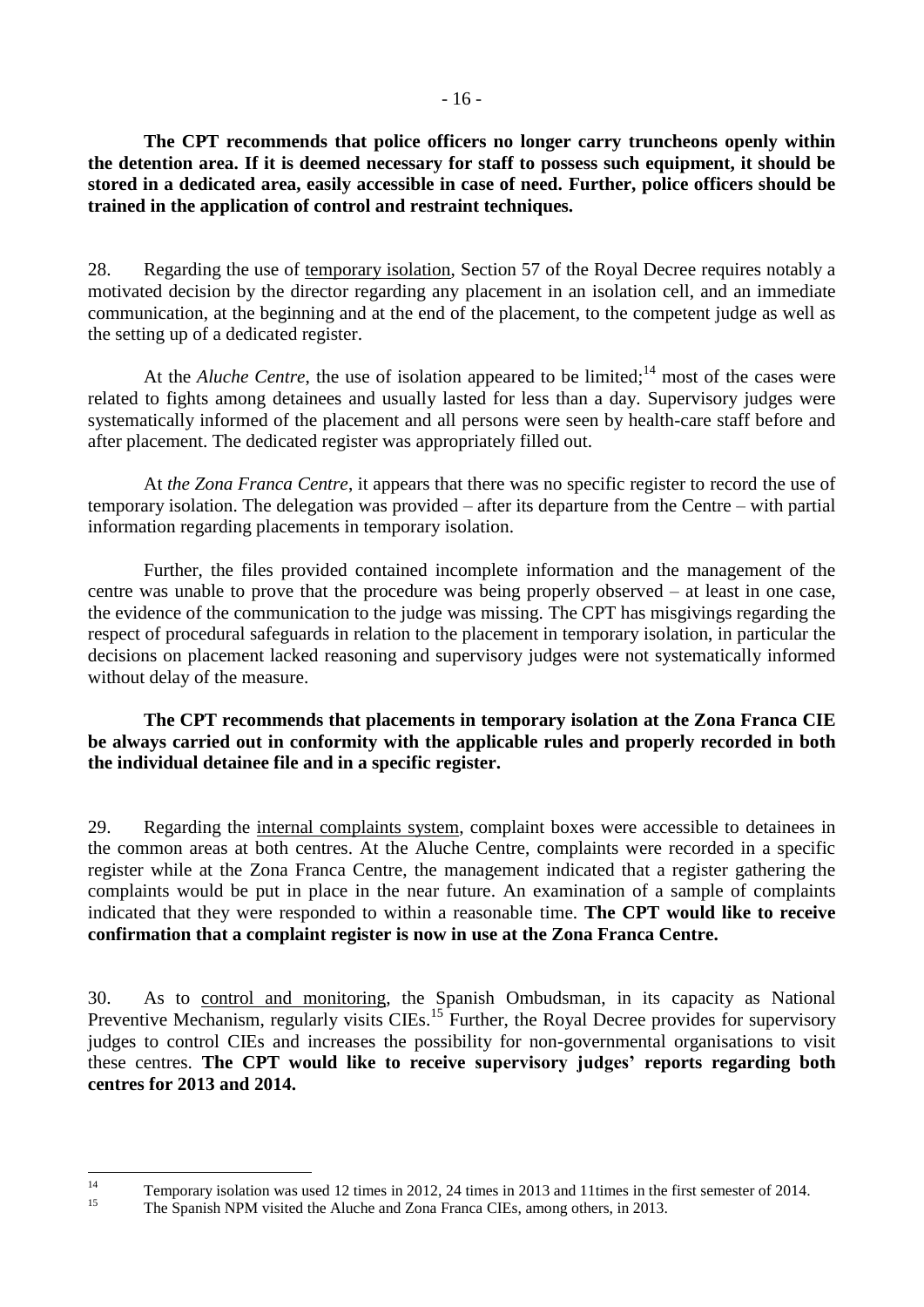# **7. Deportation of foreign nationals**

31. At both centres, the delegation received some allegations that detained foreign nationals did not have the possibility of informing their relatives of their forthcoming deportation. A few of them also stated that they could not contact their lawyer before the deportation, notably because they were only informed of their forced return the night before it took place.

The CPT would like to stress that leaving the person being removed unaware of his/her scheduled removal until the very last moment can do more harm than good. Experience shows that instead of facilitating the process, it increases the risk of the person violently resisting the removal (and, in particular, resisting the application of means of restraint when being put under control in his/her cell). **The CPT invites the Spanish authorities to take the necessary measures to ensure that foreign nationals are informed in advance of their deportation and may maintain contact with their lawyer until the moment of departure.**

32. The delegation visited the Central Unit for Expulsion and Repatriation at Madrid-Barajas Airport where foreign nationals were held for a few hours prior to their forced return. Upon admission to the unit, a security risk assessment was carried out, taking into account the person's criminal record and his/her behaviour while in the detention centre as well as the history of any previous expulsions.

33. Based on this assessment, the police officers working in the Unit decided whether to apply means of restraint such as handcuffs or, for those who were agitated or physically resisting deportation, a "body belt"<sup>16</sup>. The use of means of restraint was not recorded in the individual files of the deportee or in a specific register. Internal reports were only drawn up when the "body belt" was applied, and they did not mention the names of the persons concerned or of the police officers who took the decision to apply and/or applied the measure. Further, information was only sent to the judicial authorities when a deportee was injured.

The CPT considers that a special register should be kept to record all cases in which recourse is had to means of restraint; the entry should include the times at which the measure began and ended, the circumstances of the case, the reasons for resorting to the measure, the name of the person who ordered or approved it, and an account of any injuries sustained by the foreign national or staff. **The Committee recommends that steps be taken to establish such a register.**

34. Police officers indicated that they wore plain clothes with a recognisable bright green vest during the expulsion/repatriation procedure but without any visible name or identification number tag. In the CPT's view, it should be ensured that identification of the officers is always possible during the forced return procedure, through not only a clearly distinctive badge but also a prominent identification number or name tag. **The Committee recommends that police officers participating in expulsion/repatriation procedures wear an identification number or name tag.**

 $16$ 

<sup>16</sup> The "body belt", also called "French belt", consists of a belt applied around the abdomen area to which the hands are attached in front of the body, thus limiting any arm movement; the belt is linked to fabric straps attached around the legs, above the knees and above the ankles, thus limiting the ability to walk freely.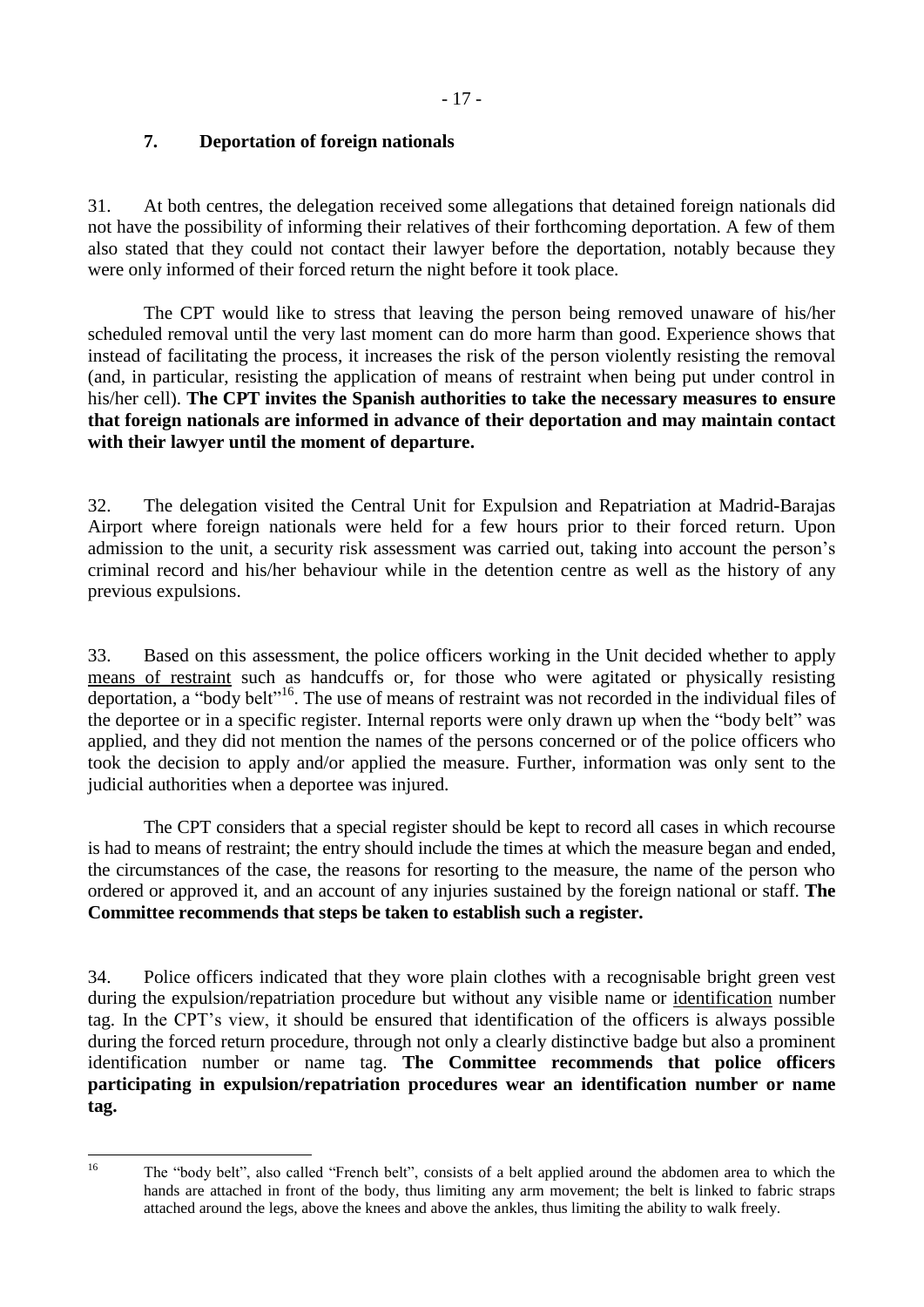35. The delegation received several allegations that failed returnees were threatened by police officers, who escorted them back to the CIEs, that during their next forced return they would be treated in a "less pleasant way". **The CPT recommends that law enforcement officials be reminded regularly and in an appropriate manner that any form of ill-treatment including threats and psychological ill-treatment of foreign nationals is not acceptable and will be punished accordingly.**

36. Regarding the re-admittance to a CIE after a failed deportation, foreign nationals were usually examined by health-care staff upon their return to the *Aluche Centre* and any relevant information was recorded in a specific register.

However, at the *Zona France Centre*, no systematic screening procedure was in place for failed deportees. **The CPT recommends that steps be taken to ensure that foreign nationals returning from a failed deportation be systematically screened by health-care staff**.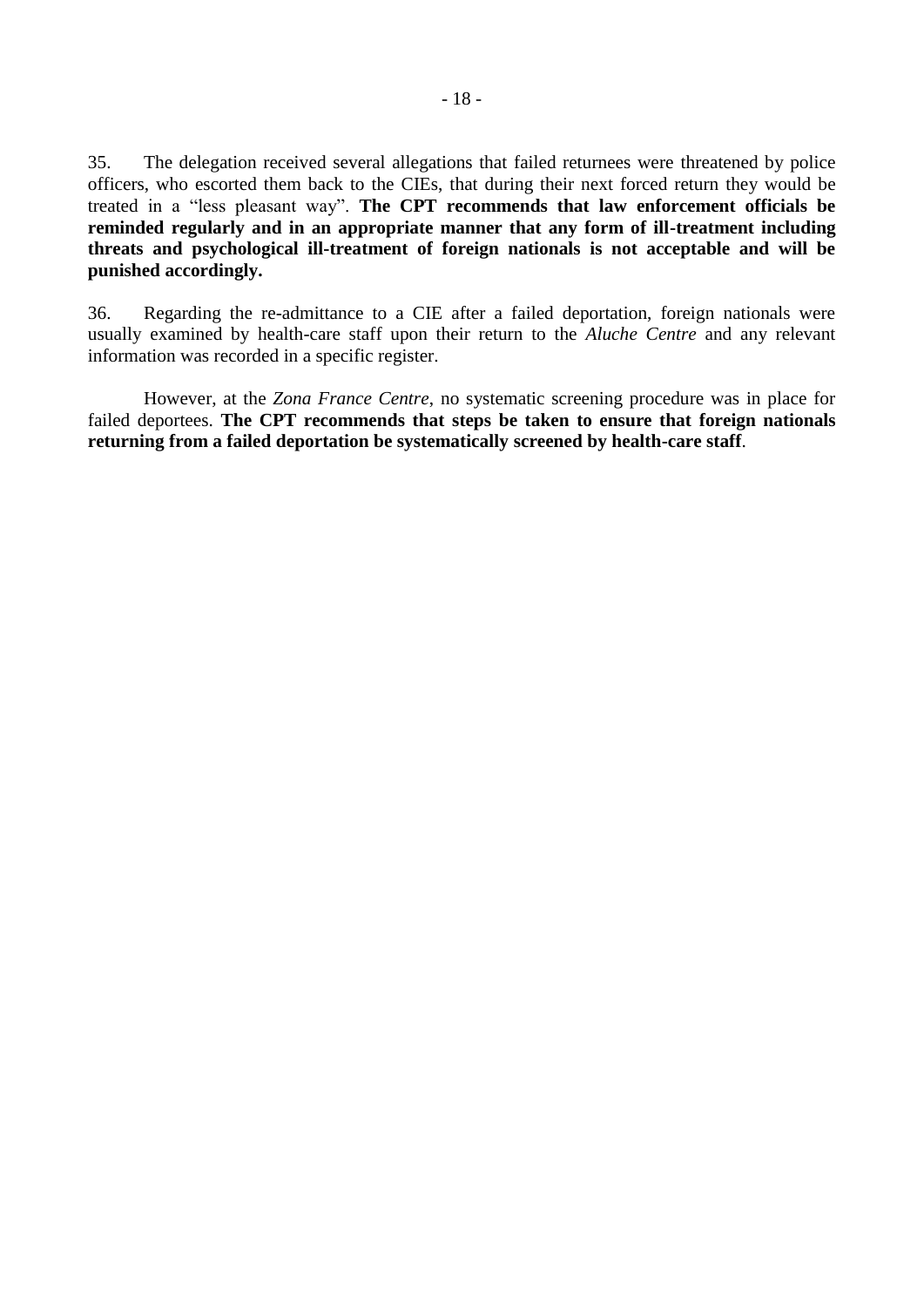# <span id="page-18-0"></span>**B. The particular situation in Melilla**

 $17$ 

37. The visit to Melilla aimed at examining certain aspects of the treatment of foreign nationals. In this context, the delegation carried out a number of interviews with foreign nationals at the Centre for the Temporary Stay of Migrants (*Centro de Estancia Temporal de Inmigrantes*, CETI) in Melilla and visited the border fence area with Morocco. The delegation also had extensive discussions with the representative of the Spanish authorities in Melilla and with the *Guardia Civil* in Melilla.

38. The CPT acknowledges that a number of European States have to cope with frequent influxes of irregular migrants. It is notably the case for those countries situated at the external frontiers of the European Union which act as the gateway to the rest of Europe. Spain is one of these countries facing such pressures.

39. The autonomous municipality of Melilla is a Spanish exclave of 12 km² located on the northern coast of Africa, surrounded by Moroccan territory. The autonomous municipality lies on the migration route from North and Sub-Saharan Africa towards Europe; it is also used by Syrian migrants. The delegation was informed that the number of foreign nationals trying to cross Melilla's border irregularly has increased drastically over the last year and a half.

The *Guardia Civil* is responsible for patrolling the land border and the coast to prevent clandestine entry. The delegation was informed in Melilla that the *Guardia Civil* has institutionalised co-operation with the Moroccan Gendarmerie but no formal co-operation with the Moroccan Auxiliary Forces ("MAF"), which have the prime responsibility for border surveillance.

40. The Spanish authorities have built a multi-fence barrier along the 13 km land border separating Melilla from Morocco to prevent irregular migrants from accessing Spanish territory. The CPT notes that it was built within Spanish territory and is therefore, on both sides, under the full jurisdiction of Spain.

The barrier consists of a six meter high fence, slightly tilted towards Morocco, a three dimensional tow-line followed by a second three meter high fence and, on the other side of a patrol road, another six meter high fence. At regular intervals, gates have been inserted into the fences to enable access through the barrier from both sides. In addition, a sophisticated CCTV system (including infrared cameras) combined with movement sensors has been installed. Most of the fences are also equipped with anti-climbing grids. $17$ 

<sup>17</sup> The Moroccan authorities were, at the time of the visit, setting up a 3-4 meter high barbed wire fence and a large trench in some areas on their side of the border.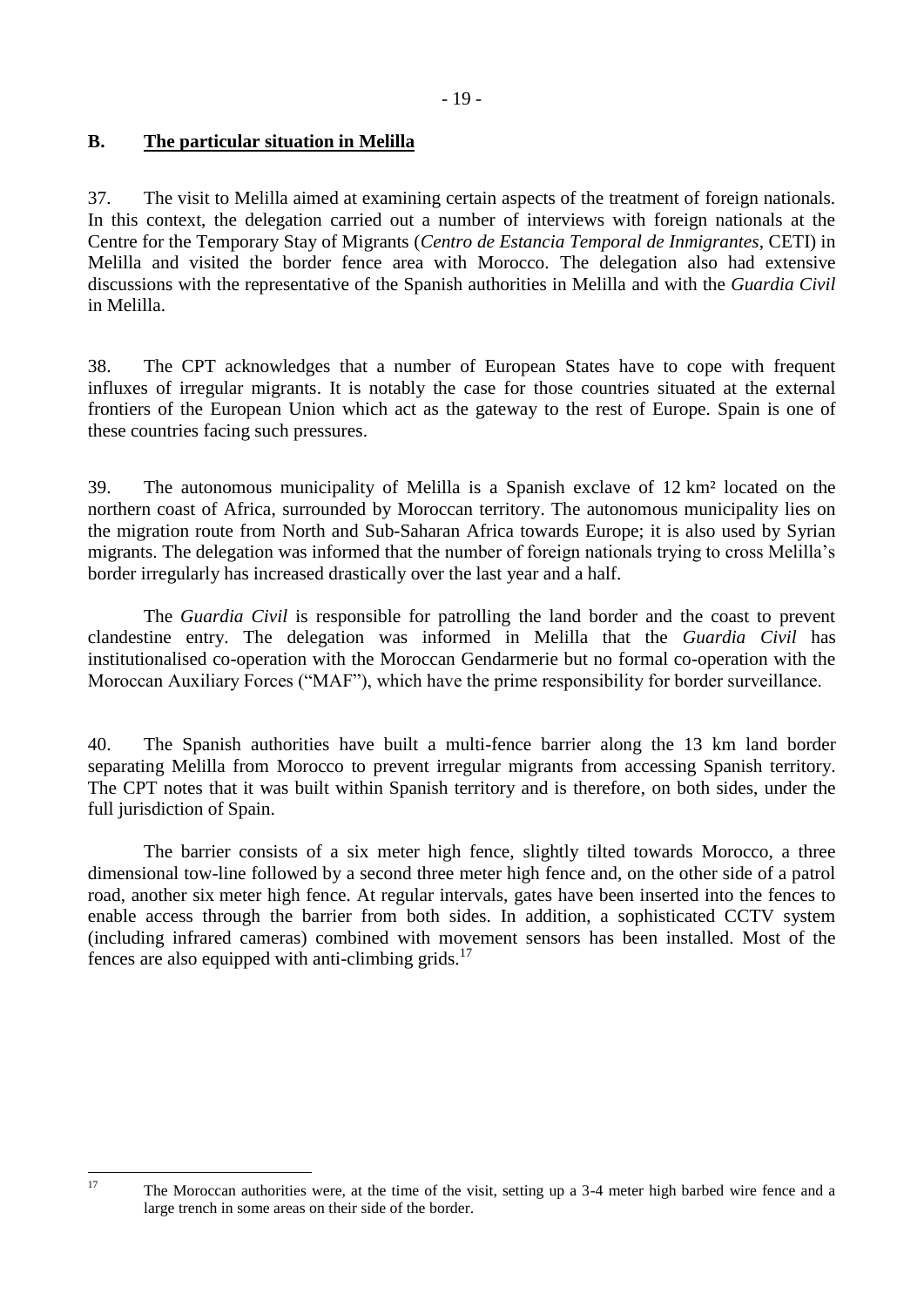41. On 13 February 1992, Spain concluded a Bilateral Agreement with the Kingdom of Morocco on the movement of persons, transit and readmission of foreign nationals who entered illegally ("the Readmission Agreement").<sup>18</sup> According to the Readmission Agreement, "following the formal request of the border authorities of the requesting State, border authorities of the requested State shall readmit in its territory the third-country nationals who have illegally entered the territory of the requesting State from the requested State." The application for readmission shall be submitted within ten days after the illegal entry into the territory of the requesting State.

The CPT requested to be provided with information regarding the use of the Readmission Agreement since its provisional entry into force in 1992.<sup>19</sup> However, despite repeated requests made during and after the visit, the Spanish authorities have yet to furnish the said information. **The Committee would like to receive detailed accounts of the use of the Readmission Agreement since 1992 and the number of foreign nationals concerned.**

42. Further, the Spanish legislation provides for the possibility of returning to the border, within 72 hours, irregular migrants based on an administrative individual decision ("devolution procedure"). This procedure is regularly used by the Spanish authorities, notably in Melilla.<sup>20</sup> However, the CPT was not informed of any legal grounds that would permit the Spanish authorities to return irregular migrants to Morocco prior to their identification.

43. The prohibition of torture and inhuman or degrading treatment or punishment is a nonderogable, peremptory norm of international law. It entails the obligation not to send a person to a country where there are substantial grounds for believing that he or she would run a real risk of being subjected to torture or other forms of ill-treatment. This obligation is also derived from the principle of *non-refoulement*, which is enshrined in Article 33 of the 1951 Convention on the Status of Refugees ("the 1951 Convention").<sup>21</sup>

44. The prohibition of *refoulement* under international refugee law is applicable to any form of forcible removal, including deportation, expulsion, extradition, informal transfer or "renditions", and non-admission at the border. This is evident from the wording of Article 33(1) of the 1951 Convention, which refers to expulsion or return (*refoulement*) "in any manner whatsoever".

The principle applies not only in respect of return to the country of origin or, in the case of a stateless person, the country of former habitual residence, but also to any other country to which removal is to be effected or any other country to which the person may subsequently be removed. States are, therefore, also obliged to examine whether a relevant risk would be incurred through chain deportation or indirect *refoulement*.

<sup>18</sup> <sup>18</sup> The Agreement was published in the Spanish Official Gazette No. 100, 25 April 1992.

Section 16 provides for its provisional implementation as of the date its signature pending ratification by both countries. The Readmission Agreement officially entered into force on 13 December 2013.

<sup>&</sup>lt;sup>20</sup><br>The CPT was informed that the procedure was applied 2,736 times in Melilla during the 10 first months of 2014.

<sup>21</sup> Article 33 states: "No Contracting State shall expel or return ("refouler") a refugee in any manner whatsoever to the frontiers of territories where his [or her] life or freedom would be threatened on account of his [or her] race, religion, nationality, membership of a particular social group or political opinion."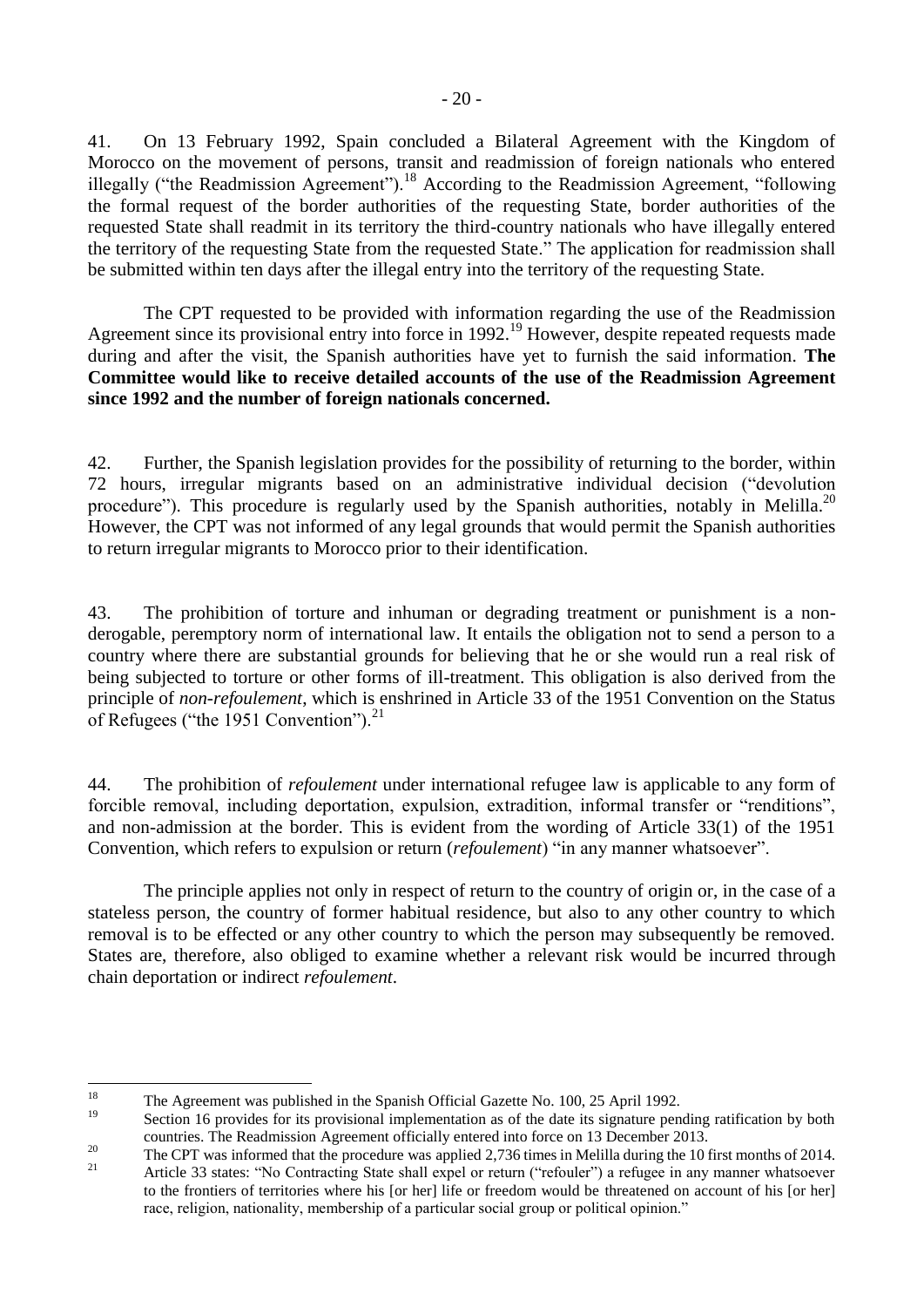45. As a result of the principle of *non*-*refoulement*, States are obliged to screen intercepted migrants with a view to identifying persons in need of protection, assessing those needs and taking appropriate action.

46. According to the established case law of the European Court of Human Rights, it would be contrary to Article 3 of the European Convention of Human Rights to return a person to a country where he/she would be exposed to a real risk of torture, inhuman or degrading treatment or punishment. 22

47. The CPT considers that irregular migrants should have ready access to an asylum procedure (or other residence procedure) which guarantees both confidentiality and an objective and independent analysis of the human rights situation in other countries. That procedure should involve an individual assessment of the risk of ill-treatment in case of expulsion of the person concerned to the country of origin or a third country. $^{23}$ 

48. Groups of foreign nationals of varying sizes – from a few persons to a thousand – attempt, on a regular basis, to access Spanish territory. Regarding the attempts to access Spanish territory by sea, the CPT was informed about an incident that took place on 6 February 2014, which was widely reported in the media. Members of the *Guardia Civil* fired rubber bullets from the beach at persons who were attempting to swim from Moroccan territory to Melilla and forced them to head back to Morocco. However, not all the persons were able to swim back and it was reported that 15 foreign nationals drowned.

As regards attempts to access Spanish territory by climbing the border fences, the delegation received consistent allegations, confirmed by video footage, that irregular migrants were stopped within or right after the border by members of the *Guardia Civil*, occasionally handcuffed, before being immediately forcibly returned to Morocco without being identified. Several foreign nationals also stated to the delegation that they had been returned to Morocco after being apprehended by the *Guardia Civil* several hundred meters from the border. It seems that the duty of the *Guardia Civil* was seen as encompassing apprehending irregular migrants on their way to the CETI in Melilla and forcibly returning them to Morocco. Further, foreign nationals were allegedly sometimes returned to Morocco despite the fact that they were injured and could hardly walk (see also paragraph 51).

The CPT considers that such practices of immediately and forcibly returning irregular migrants, without any prior identification or screening of their needs, would be clearly contrary to the principles and standards mentioned above.

 $\mathfrak{D}$ <sup>22</sup> See, in particular, the Court's decisions in *Soering v. United Kingdom*, 7 July 1989; *Cruz Varas v. Sweden*, 20 March 1991; *Vilvarajah and Others v. United Kingdom*, 30 October 1991; *Chahal v. United Kingdom*, 15 November 1996; *Hirsi Jamaa and Others v. Italy,* 23 February 2012.

<sup>&</sup>lt;sup>23</sup> See CPT 19<sup>th</sup> General Report, CPT/Inf (2009) 27, paragraph 93.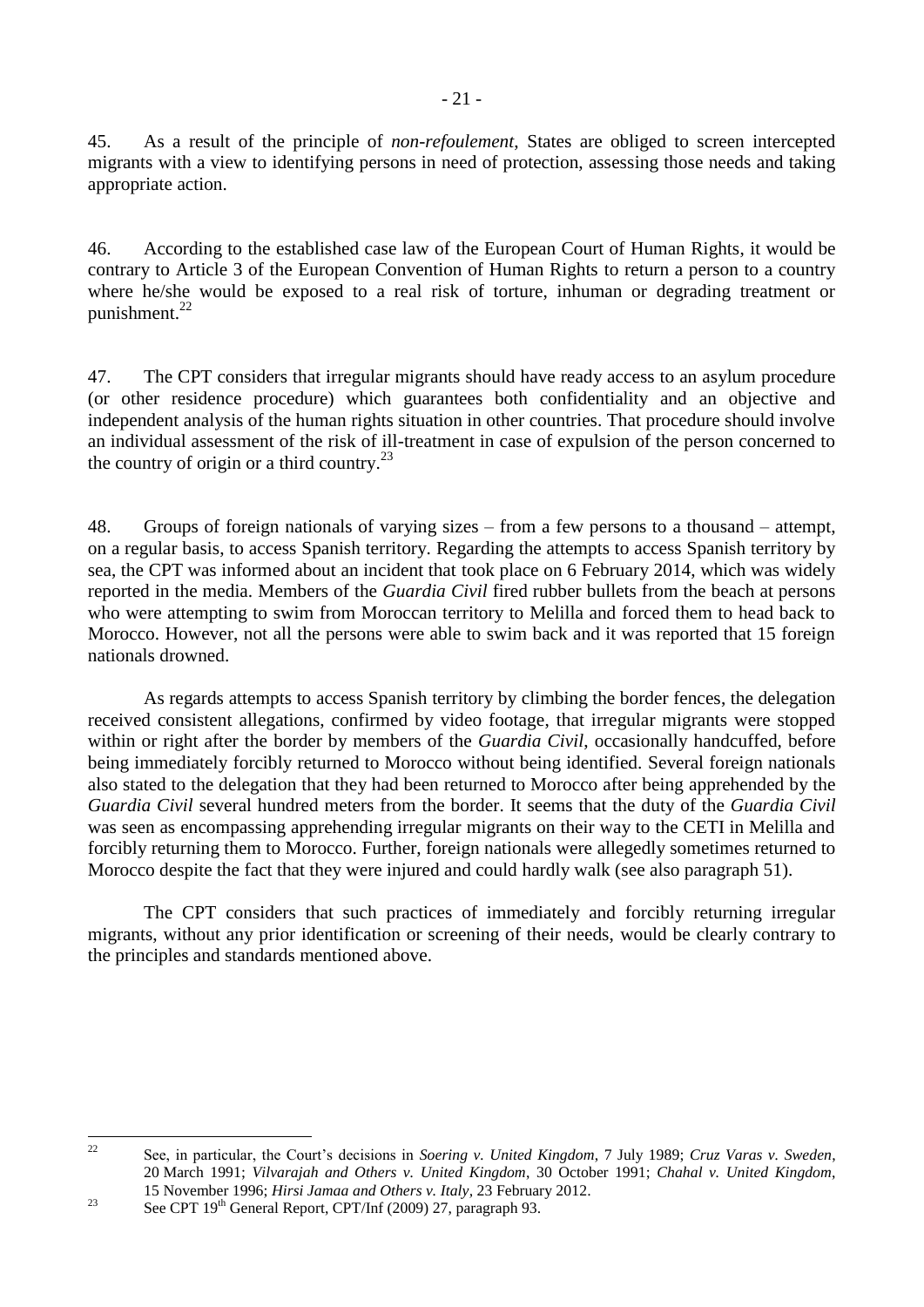49. In this context, the CPT notes that an amendment to the draft law of foreigners was tabled in the Spanish Congress on 22 October 2014. The proposed text states as follows "foreigners who are detected at the border in Ceuta or in Melilla, attempting a non-authorised crossing of the border, in a clandestine, flagrant or violent way, will be rejected in order to avoid their illegal entry in Spain". If adopted, this provision will allow the automatic return to Morocco of irregular migrants trying to access these two exclaves. The CPT understands from the statements made by the Spanish authorities that this amendment intends to legalise the existing practice described above of forcibly returning irregular migrants without any identification or assessment of their needs. For the Committee, this begs the question whether this practice has currently a legal basis in Spanish law.

50. In order to prevent effectively persons from being exposed to the risk of ill-treatment, **the CPT recommends that:**

- **clear instructions be given to Spanish law enforcement officials to ensure that irregular migrants who have entered Spanish territory will not be forcibly returned to Morocco prior to an individualised screening with a view to identifying persons in need of protection, assessing those needs and taking appropriate action;**
- **adequate guarantees in this respect be provided in national legislation.**

51. In the course of the visit, the delegation received several allegations of excessive use of force by members of the *Guardia Civil* when apprehending irregular migrants at the border (blows with truncheons to foreign nationals who were still clinging on to the border fence or unnecessary use of force after the migrants had already been brought under control). In this context, an incident that took place on 15 October 2014 has been brought to the attention of the CPT. According to video footage, a large group of foreign nationals was intercepted at the Spanish border on the last six meter high fence by members of the *Guardia Civil*. One of the foreign nationals received at least eight truncheon blows from members of the *Guardia Civil* while he was climbing down from the fence. Upon reaching a ladder which was placed against the fence, he appeared to be pulled down by a member of the *Guardia Civil* and fell approximately two meters to the ground. Despite the fact that his body appeared to be inert, he was handcuffed and carried back to Morocco, through the fence, by several Spanish law enforcement officers.

The CPT considers that, in this specific case, the use of force by members of the *Guardia Civil* was unnecessary and disproportionate and their treatment of the individual after the fall was totally inappropriate.

**The CPT recommends that members of the** *Guardia Civil* **be reminded on a regular basis that any excessive use of force is prohibited and will be sanctioned accordingly. Further, they should be trained in preventing and minimising violence in the context of apprehending foreign nationals at the border. For cases in which the use of force nevertheless becomes necessary,** *Guardia Civil* **officers need to be able to apply professional techniques which minimise any risk of harm to the persons whom they are seeking to apprehend.** 

**Moreover, a prompt and effective inquiry should be carried out regarding the behaviour of the members of the** *Guardia Civil* **in relation to the specific incident described above as well as into the fate of the foreign national concerned.**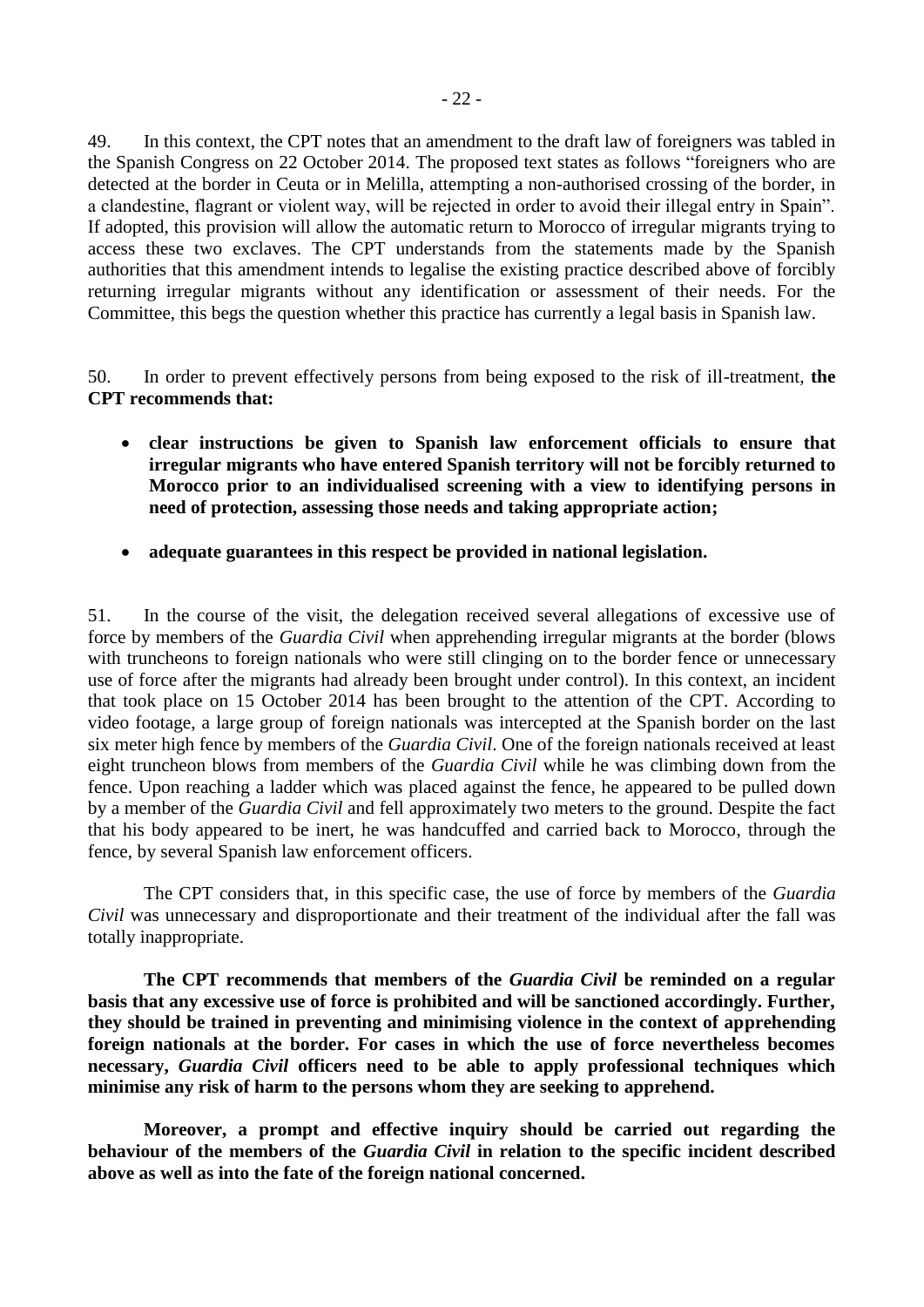52. The delegation received clear indications from foreign nationals interviewed that, on occasion, MAF officials would operate in-between the border fences. According to many testimonies, confirmed by video footage, the Moroccan law enforcement officials escorted irregular migrants out of Spanish territory back into Morocco.

Further, the delegation received credible allegations that members of the MAF used physical violence such as kicks, punches and blows with wooden sticks to forcibly return foreign nationals to Morocco. Further, it was alleged that they actively shook the fence to force any irregular migrants, who were still hanging on, to fall down.

53. A number of foreign nationals interviewed, who claimed that they had been returned to Moroccan territory on one or more occasions after entering Melilla, alleged that they had witnessed or had themselves suffered severe ill-treatment by members of the MAF following their return from Spanish territory. The ill-treatment apparently consisted of slaps and kicks as well as blows with wooden sticks. Allegations were also made that large stones had been thrown at them and that a number of them had suffered broken bones and severe head injuries.

According to the information gathered by the CPT's delegation, the ill-treatment appeared to occur on a random basis, and was only inflicted by members of the MAF. No allegations of illtreatment were made regarding members of the Moroccan Gendarmerie.

54. The CPT considers that the Spanish authorities have an obligation to ensure that all persons who enter Spanish territory are treated humanely and that the apprehension of such persons should be carried out using the minimum of force to ensure compliance. In no circumstances should Moroccan law enforcement officials be permitted, outside of any legal framework,  $24$  to enter Spanish territory in order to forcibly remove irregular migrants. Further, the information gathered indicates that handing over such persons to the Moroccan Auxiliary Forces, or allowing them to be apprehended by these forces, places them at real risk of ill-treatment.

**In the light of the risk of ill-treatment by members of Moroccan Auxiliary Forces of irregular migrants returned to Morocco, the CPT recommends that the Spanish authorities ensure that no person is handed over to them.**

**Further, the Committee recommends that the Spanish authorities take the necessary steps to ensure that Moroccan Auxiliary Forces officials do not enter Spanish territory to apprehend and forcibly return irregular migrants to Morocco.** 

 $24$ 

The delegation was not informed of any international agreement between Spain and Morocco or any national legislation that would allow this practice.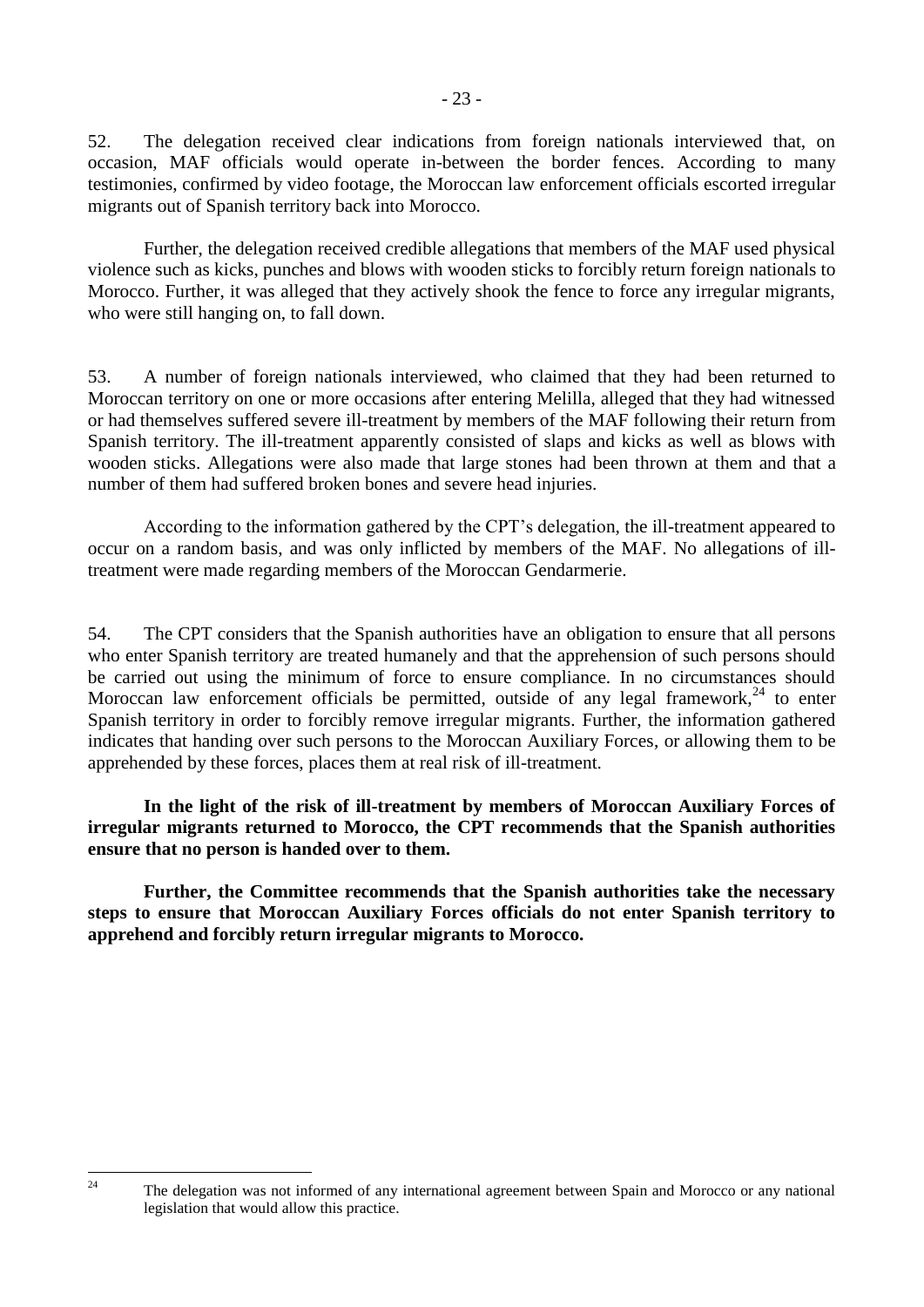55. The temporary holding centre for immigrants (CETI) in Melilla is a facility closed during the night and guarded, under the responsibility of the Ministry of Employment and Social Security.<sup>25</sup> At the time of the visit, the CETI was accommodating 1,062 foreign nationals, including 354 children, for an official capacity of 480 places. As a response to the severe overcrowding, 22 large tents had been built inside the centre. Further, sets of bunk beds had been installed in rooms originally designed for use as offices. Elementary needs (shelter, hygiene facilities, food and basic health care) were provided to all the residents and the centre was clean at the time of the visit. Some efforts were made to offer activities, such as Spanish courses or personal development classes, to adult foreign nationals and to children. Activities for children living in the CETI were also taking place outside the centre.

The Spanish authorities' aim is to provide accommodation for all foreign nationals inside the centre in order to prevent the development of shanty towns. However, this usually results in the centre accommodating numbers of people largely exceeding its official capacity; for example, a month prior to the visit some 2,400 persons were living in the Centre. The CPT expresses its concern that overcrowding within the Centre has persisted for many years with most of the residents accommodated in cramped conditions, particularly those living in tents.<sup>26</sup>

**The CPT encourages the Spanish authorities to take the appropriate measures to tackle the problem of severe overcrowding in the CETI.**

<sup>25</sup> <sup>25</sup> The CPT already went to this centre in 1997 and 2005.

<sup>26</sup> The delegation was informed that in 2012, there were, on average, 600 migrants in the centre; 700 in 2013 and some 1,000 during the six first months of 2014.